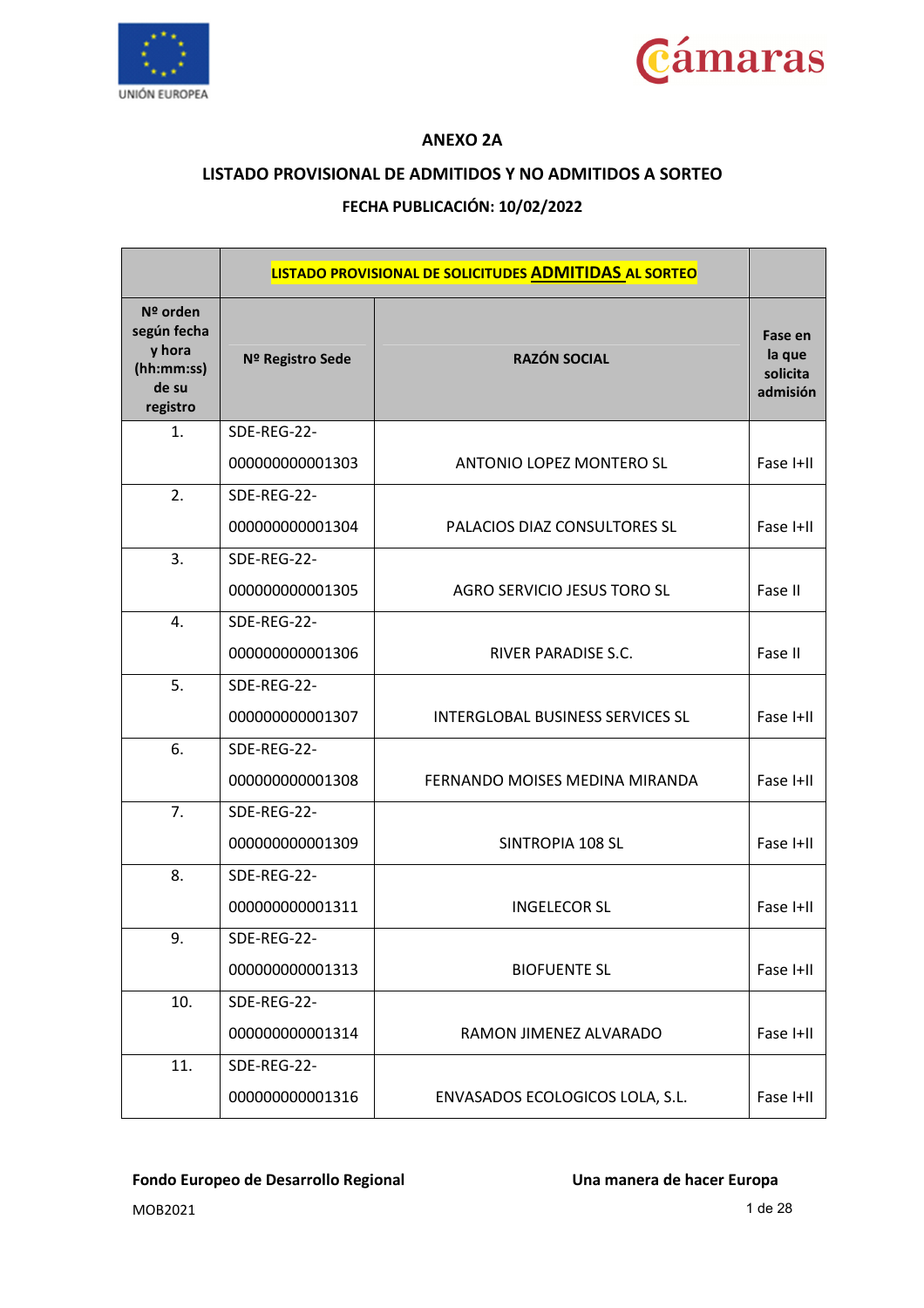



|                                                                        |                  | LISTADO PROVISIONAL DE SOLICITUDES ADMITIDAS AL SORTEO |                                           |
|------------------------------------------------------------------------|------------------|--------------------------------------------------------|-------------------------------------------|
| $N2$ orden<br>según fecha<br>y hora<br>(hh:mm:ss)<br>de su<br>registro | Nº Registro Sede | <b>RAZÓN SOCIAL</b>                                    | Fase en<br>la que<br>solicita<br>admisión |
| 12.                                                                    | SDE-REG-22-      |                                                        |                                           |
|                                                                        | 000000000001317  | <b>FUNDACION PRODE</b>                                 | Fase I+II                                 |
| 13.                                                                    | SDE-REG-22-      |                                                        |                                           |
|                                                                        | 000000000001318  | YOSIQUESE SL                                           | Fase I+II                                 |
| 14.                                                                    | SDE-REG-22-      |                                                        |                                           |
|                                                                        | 000000000001319  | <b>ROMAVI SL</b>                                       | Fase I+II                                 |
| 15.                                                                    | SDE-REG-22-      |                                                        |                                           |
|                                                                        | 000000000001322  | <b>MUSER PRODE SL</b>                                  | Fase I+II                                 |
| 16.                                                                    | SDE-REG-22-      |                                                        |                                           |
|                                                                        | 000000000001323  | <b>SEREX PRODE SL</b>                                  | Fase I+II                                 |
| 17.                                                                    | SDE-REG-22-      |                                                        |                                           |
|                                                                        | 000000000001324  | SOLUCIONES DE ELEVACION SOSTENIBLE SL                  | Fase I+II                                 |
| 18.                                                                    | SDE-REG-22-      |                                                        |                                           |
|                                                                        | 000000000001325  | <b>CLAUS UNION SL</b>                                  | Fase I+II                                 |
| 19.                                                                    | SDE-REG-22-      |                                                        |                                           |
|                                                                        | 000000000001326  | <b>HUSECOR PROYECTOS SL</b>                            | Fase I+II                                 |
| 20.                                                                    | SDE-REG-22-      |                                                        |                                           |
|                                                                        | 000000000001328  | <b>EGARU HOTELES SL</b>                                | Fase I+II                                 |
| 21.                                                                    | SDE-REG-22-      | ASOC PARA LA PROMOCION DE LAS PERSONAS                 |                                           |
|                                                                        | 000000000001329  | CON DISCAPACIDAD PRODE                                 | Fase I+II                                 |
| 22.                                                                    | SDE-REG-22-      |                                                        |                                           |
|                                                                        | 000000000001332  | ANFORA QUALITY PRODUCTS SL                             | Fase I+II                                 |
| 23.                                                                    | SDE-REG-22-      |                                                        |                                           |
|                                                                        | 000000000001333  | JOSE ANTONIO CAVA JIMENEZ                              | Fase I+II                                 |
| 24.                                                                    | SDE-REG-22-      |                                                        |                                           |
|                                                                        | 000000000001336  | <b>BUSINESS WHAT ELSE SL</b>                           | Fase I+II                                 |
| 25.                                                                    | SDE-REG-22-      | SALUD MARIA JURADO GARRIDO                             |                                           |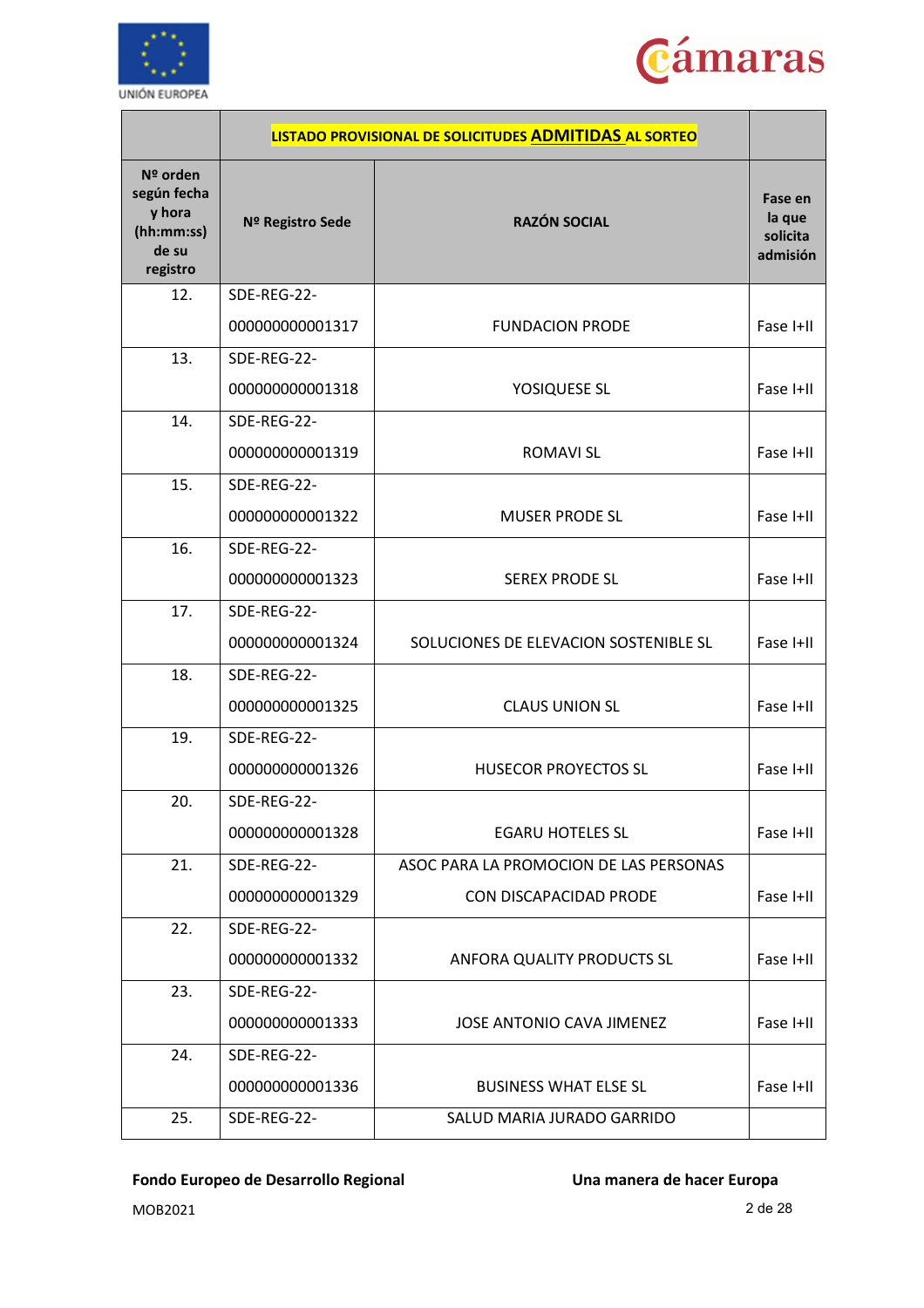



|                                                                      |                  | LISTADO PROVISIONAL DE SOLICITUDES ADMITIDAS AL SORTEO |                                           |
|----------------------------------------------------------------------|------------------|--------------------------------------------------------|-------------------------------------------|
| Nº orden<br>según fecha<br>y hora<br>(hh:mm:ss)<br>de su<br>registro | Nº Registro Sede | <b>RAZÓN SOCIAL</b>                                    | Fase en<br>la que<br>solicita<br>admisión |
|                                                                      | 000000000001338  |                                                        | Fase I+II                                 |
| 26.                                                                  | SDE-REG-22-      |                                                        |                                           |
|                                                                      | 000000000001340  | LA FLOR DE RUTE SL                                     | Fase II                                   |
| 27.                                                                  | SDE-REG-22-      |                                                        |                                           |
|                                                                      | 000000000001347  | <b>NOVOFRISL</b>                                       | Fase I+II                                 |
| 28.                                                                  | SDE-REG-22-      |                                                        |                                           |
|                                                                      | 000000000001348  | <b>IGNACIO BERMON RIVAS</b>                            | Fase I+II                                 |
| 29.                                                                  | SDE-REG-22-      |                                                        |                                           |
|                                                                      | 000000000001349  | HINOJOSA ABOGADOS SLP                                  | Fase I+II                                 |
| 30.                                                                  | SDE-REG-22-      |                                                        |                                           |
|                                                                      | 000000000001350  | EL COPETE ARTESANOS DE LA MADERA SL                    | Fase I+II                                 |
| 31.                                                                  | SDE-REG-22-      |                                                        |                                           |
|                                                                      | 000000000001351  | <b>CASTROGESTION XXI CB</b>                            | Fase I+II                                 |
| 32.                                                                  | SDE-REG-22-      |                                                        |                                           |
|                                                                      | 000000000001353  | ATICO 07 S.L.                                          | Fase I+II                                 |
| 33.                                                                  | SDE-REG-22-      |                                                        |                                           |
|                                                                      | 000000000001355  | <b>FRANCISCO BERMON DANTAS</b>                         | Fase I+II                                 |
| 34.                                                                  | SDE-REG-22-      |                                                        |                                           |
|                                                                      | 000000000001366  | JL PINEDA SL                                           | Fase I+II                                 |
| 35.                                                                  | SDE-REG-22-      |                                                        |                                           |
|                                                                      | 000000000001371  | DIPERPLAC PENINSULAR DE AISLAMIENTOS SL                | Fase II                                   |
| 36.                                                                  | SDE-REG-22-      |                                                        |                                           |
|                                                                      | 000000000001375  | <b>MONTEVECA SL</b>                                    | Fase II                                   |
| 37.                                                                  | SDE-REG-22-      |                                                        |                                           |
|                                                                      | 000000000001376  | <b>MATRAEX SL</b>                                      | Fase I+II                                 |
| 38.                                                                  | SDE-REG-22-      |                                                        |                                           |
|                                                                      | 000000000001378  | <b>ACEITUNAS TORRENT SL</b>                            | Fase I+II                                 |

MOB2021 3 de 28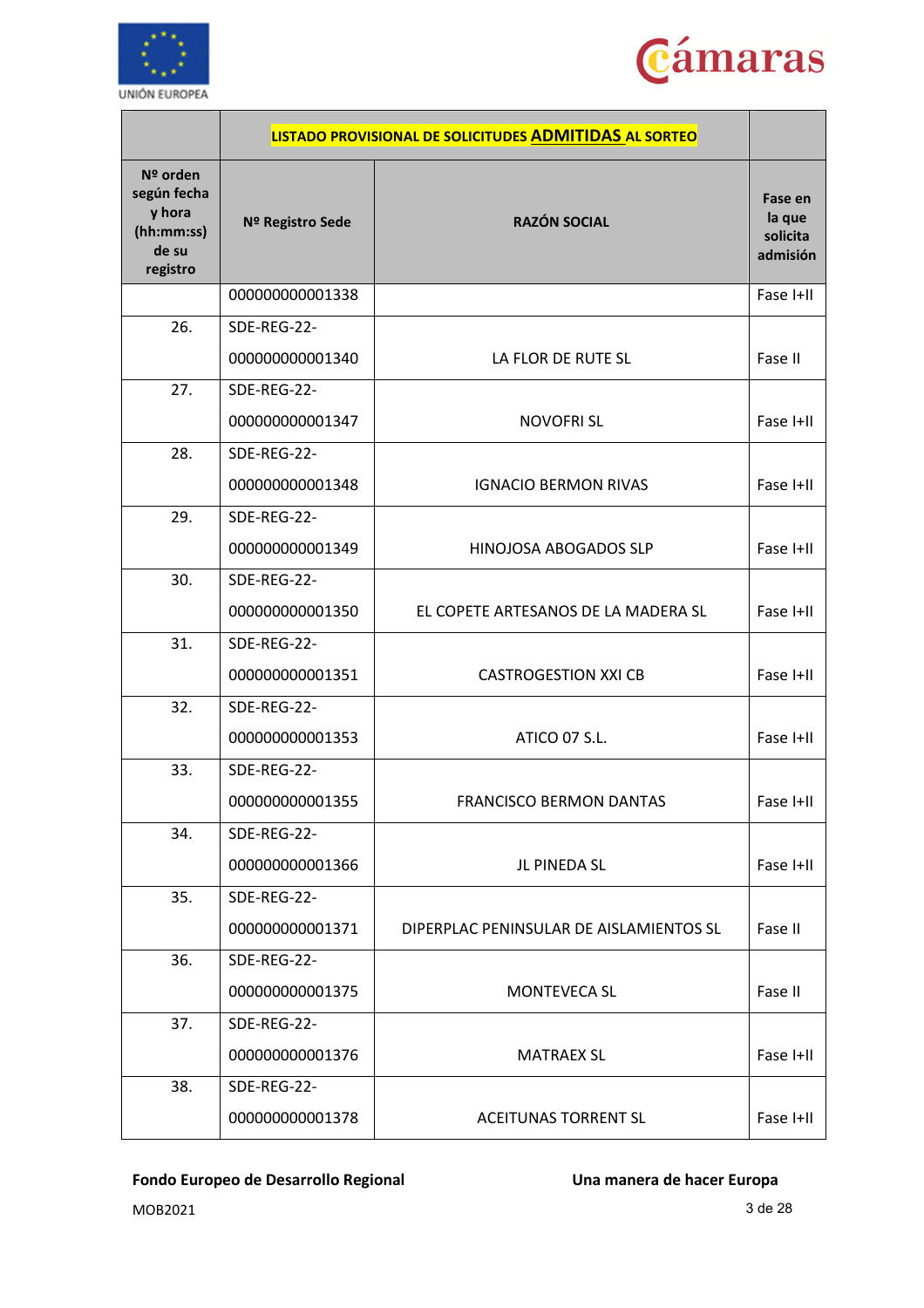



|                                                                      |                  | LISTADO PROVISIONAL DE SOLICITUDES ADMITIDAS AL SORTEO |                                           |
|----------------------------------------------------------------------|------------------|--------------------------------------------------------|-------------------------------------------|
| Nº orden<br>según fecha<br>y hora<br>(hh:mm:ss)<br>de su<br>registro | Nº Registro Sede | <b>RAZÓN SOCIAL</b>                                    | Fase en<br>la que<br>solicita<br>admisión |
| 39.                                                                  | SDE-REG-22-      |                                                        |                                           |
|                                                                      | 000000000001381  | ELISA GARCIA ROLDAN                                    | Fase I+II                                 |
| 40.                                                                  | SDE-REG-22-      |                                                        |                                           |
|                                                                      | 000000000001387  | HERMANOS URBANO OSUNA SL                               | Fase II                                   |
| 41.                                                                  | SDE-REG-22-      |                                                        |                                           |
|                                                                      | 000000000001388  | MANUEL MILLAN MILLAN                                   | Fase I+II                                 |
| 42.                                                                  | SDE-REG-22-      |                                                        |                                           |
|                                                                      | 000000000001389  | <b>ESPUMACOR SL</b>                                    | Fase I+II                                 |
| 43.                                                                  | SDE-REG-22-      |                                                        |                                           |
|                                                                      | 000000000001392  | <b>JACARANDA PAISAJISTAS SL</b>                        | Fase I+II                                 |
| 44.                                                                  | SDE-REG-22-      |                                                        |                                           |
|                                                                      | 000000000001393  | PLUS ULTRA GLOBAL ELECTRONIC COMMERCE SL               | Fase I+II                                 |
| 45.                                                                  | SDE-REG-22-      | EUROPEA DE CONSULTORIA DE SERVICIOS Y                  |                                           |
|                                                                      | 000000000001394  | <b>AYUDAS EGC SL</b>                                   | Fase I+II                                 |
| 46.                                                                  | SDE-REG-22-      |                                                        |                                           |
|                                                                      | 000000000001396  | CAFE SIN INTERMEDIARIOS EUROPA SL                      | Fase I+II                                 |
| 47.                                                                  | SDE-REG-22-      |                                                        |                                           |
|                                                                      | 000000000001397  | FRANCISCO MANUEL HUETO LEON                            | Fase I+II                                 |
| 48.                                                                  | SDE-REG-22-      |                                                        |                                           |
|                                                                      | 000000000001412  | <b>OLBIO SL</b>                                        | Fase I+II                                 |
| 49.                                                                  | SDE-REG-22-      |                                                        |                                           |
|                                                                      | 000000000001413  | EUROTRANSPORTCAR SERVICIOS LOGISTICOS SL               | Fase I+II                                 |
| 50.                                                                  | SDE-REG-22-      |                                                        |                                           |
|                                                                      | 000000000001419  | ALVARO SANCHEZ MOYANO                                  | Fase I+II                                 |
| 51.                                                                  | SDE-REG-22-      |                                                        |                                           |
|                                                                      | 000000000001421  | SOKO PUBLICIDAD SL                                     | Fase I+II                                 |
| 52.                                                                  | SDE-REG-22-      | LADRAN GAUCHO SOCIEDAD LIMITADA                        |                                           |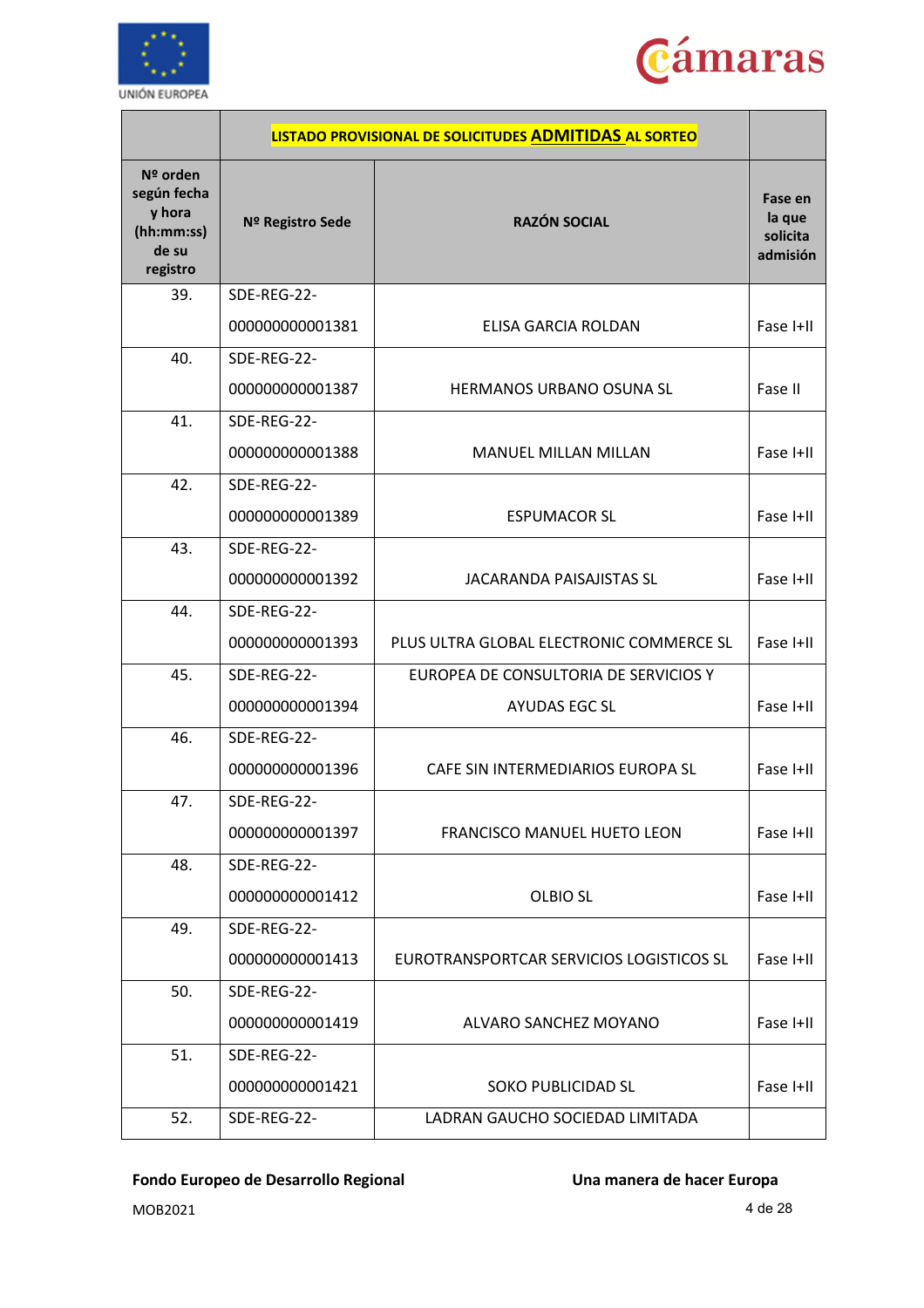



|                                                                      |                  | LISTADO PROVISIONAL DE SOLICITUDES ADMITIDAS AL SORTEO |                                           |
|----------------------------------------------------------------------|------------------|--------------------------------------------------------|-------------------------------------------|
| Nº orden<br>según fecha<br>y hora<br>(hh:mm:ss)<br>de su<br>registro | Nº Registro Sede | <b>RAZÓN SOCIAL</b>                                    | Fase en<br>la que<br>solicita<br>admisión |
|                                                                      | 000000000001422  |                                                        | Fase I+II                                 |
| 53.                                                                  | SDE-REG-22-      |                                                        |                                           |
|                                                                      | 000000000001423  | <b>GASTRO BAR TARTAR'S MARKET SL</b>                   | Fase I+II                                 |
| 54.                                                                  | SDE-REG-22-      |                                                        |                                           |
|                                                                      | 000000000001424  | BEGOÑA CANALEJO MORENO                                 | Fase I+II                                 |
| 55.                                                                  | SDE-REG-22-      |                                                        |                                           |
|                                                                      | 000000000001428  | ENRIQUE CASTILLA CABRERA                               | Fase I+II                                 |
| 56.                                                                  | SDE-REG-22-      |                                                        |                                           |
|                                                                      | 000000000001430  | <b>BROOM MEZQUITA SL</b>                               | Fase I+II                                 |
| 57.                                                                  | SDE-REG-22-      |                                                        |                                           |
|                                                                      | 000000000001431  | LA POSADA DE BABYLONIA CADIZ SL                        | Fase I+II                                 |
| 58.                                                                  | SDE-REG-22-      |                                                        |                                           |
|                                                                      | 000000000001434  | <b>ESMEETING SPAIN SL</b>                              | Fase I+II                                 |
| 59.                                                                  | SDE-REG-22-      |                                                        |                                           |
|                                                                      | 000000000001435  | <b>EXA LAS CORONAS SL</b>                              | Fase I+II                                 |
| 60.                                                                  | SDE-REG-22-      |                                                        |                                           |
|                                                                      | 000000000001439  | CONGELADOS DIAZ SL                                     | Fase I+II                                 |
| 61.                                                                  | SDE-REG-22-      |                                                        |                                           |
|                                                                      | 000000000001440  | DANIEL FERNANDEZ REQUENA                               | Fase I+II                                 |
| 62.                                                                  | SDE-REG-22-      |                                                        |                                           |
|                                                                      | 000000000001441  | DECORLAND PINTURA INDUSTRIAL SL                        | Fase I+II                                 |
| 63.                                                                  | SDE-REG-22-      |                                                        |                                           |
|                                                                      | 000000000001442  | INMACULADA MAYNEZ DE LA CALZADA                        | Fase I+II                                 |
| 64.                                                                  | SDE-REG-22-      |                                                        |                                           |
|                                                                      | 000000000001443  | DANIEL SANZ TRENADO                                    | Fase I+II                                 |
| 65.                                                                  | SDE-REG-22-      |                                                        |                                           |
|                                                                      | 000000000001446  | <b>SMART FENIX SL</b>                                  | Fase I+II                                 |

MOB2021 5 de 28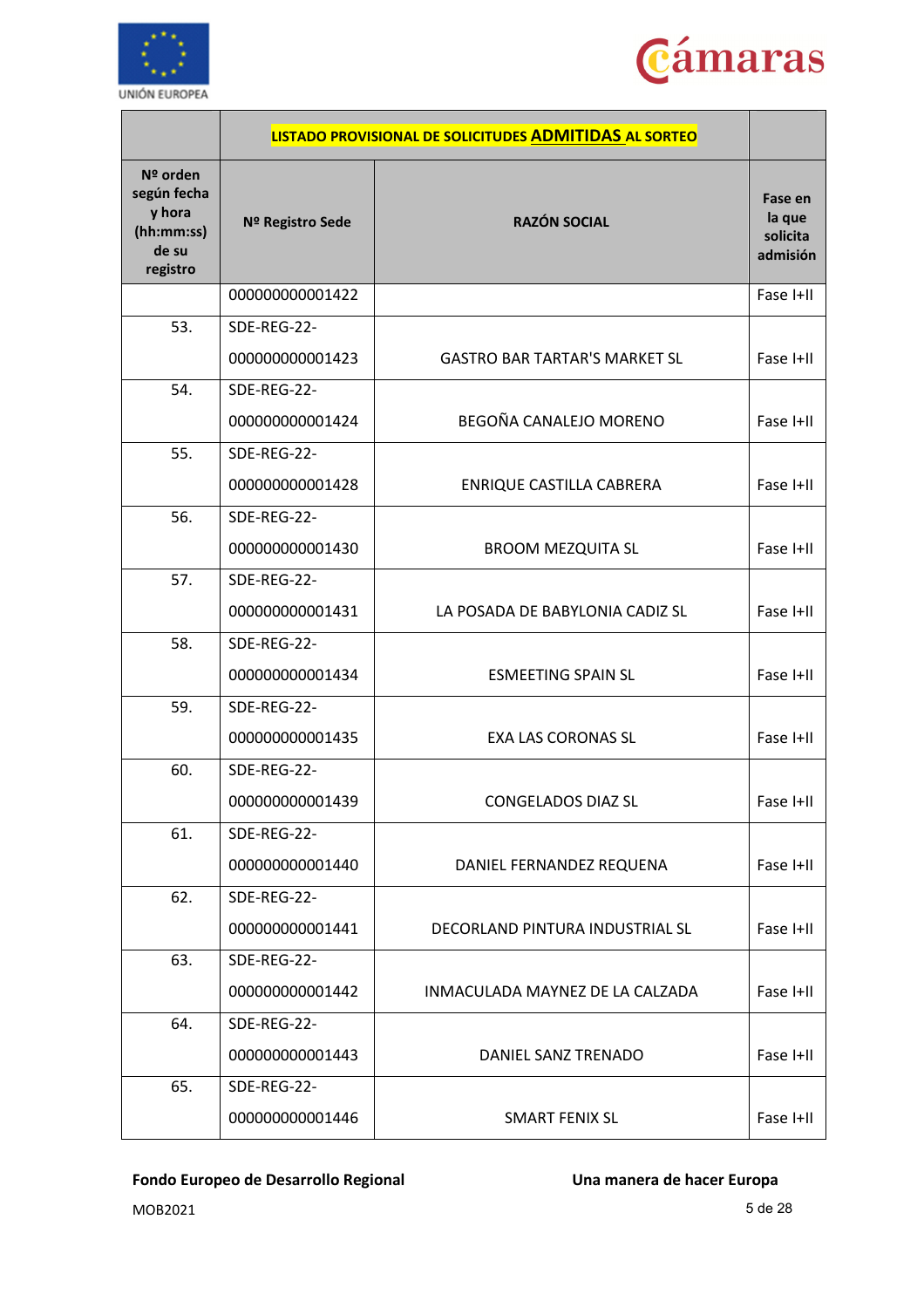



|                                                                      |                  | LISTADO PROVISIONAL DE SOLICITUDES ADMITIDAS AL SORTEO |                                           |
|----------------------------------------------------------------------|------------------|--------------------------------------------------------|-------------------------------------------|
| Nº orden<br>según fecha<br>y hora<br>(hh:mm:ss)<br>de su<br>registro | Nº Registro Sede | <b>RAZÓN SOCIAL</b>                                    | Fase en<br>la que<br>solicita<br>admisión |
| 66.                                                                  | SDE-REG-22-      |                                                        |                                           |
|                                                                      | 000000000001447  | VMG MOVING FORWARD SL                                  | Fase II                                   |
| 67.                                                                  | SDE-REG-22-      |                                                        |                                           |
|                                                                      | 000000000001450  | <b>TALLERES GOMEZ BRAVO SL</b>                         | Fase I+II                                 |
| 68.                                                                  | SDE-REG-22-      |                                                        |                                           |
|                                                                      | 000000000001453  | SAV SERVICIOS GENERALES Y PROTECCION SL                | Fase I+II                                 |
| 69.                                                                  | SDE-REG-22-      |                                                        |                                           |
|                                                                      | 000000000001454  | SAVFE SERVICIOS GENERALES SL                           | Fase I+II                                 |
| 70.                                                                  | SDE-REG-22-      |                                                        |                                           |
|                                                                      | 000000000001455  | <b>FOTOGRABADOS CASARES SL</b>                         | Fase I+II                                 |
| 71.                                                                  | SDE-REG-22-      |                                                        |                                           |
|                                                                      | 000000000001457  | <b>OXO BRILLANTE SL</b>                                | Fase I+II                                 |
| 72.                                                                  | SDE-REG-22-      |                                                        |                                           |
|                                                                      | 000000000001459  | <b>STOCK PADEL SL</b>                                  | Fase I+II                                 |
| 73.                                                                  | SDE-REG-22-      | DISTRIBUCIONES GASTRONOMICAS GOURMET                   |                                           |
|                                                                      | 000000000001461  | <b>IBERICO SL</b>                                      | Fase I+II                                 |
| 74.                                                                  | SDE-REG-22-      |                                                        |                                           |
|                                                                      | 000000000001464  | <b>JUAN FRANCISCO GIMBERT BURGOS</b>                   | Fase I+II                                 |
| 75.                                                                  | SDE-REG-22-      |                                                        |                                           |
|                                                                      | 000000000001465  | <b>CARNICAZA SL</b>                                    | Fase I+II                                 |
| 76.                                                                  | SDE-REG-22-      |                                                        |                                           |
|                                                                      | 000000000001470  | <b>DISTRIBUCIONES RG3 SL</b>                           | Fase I+II                                 |
| 77.                                                                  | SDE-REG-22-      |                                                        |                                           |
|                                                                      | 000000000001508  | ANGELITA HORCAS SL                                     | Fase I+II                                 |
| 78.                                                                  | SDE-REG-22-      |                                                        |                                           |
|                                                                      | 000000000001509  | AUTODESGUACES CASTRO SL                                | Fase I+II                                 |
| 79.                                                                  | SDE-REG-22-      | LA COPITA DE VINO SL                                   |                                           |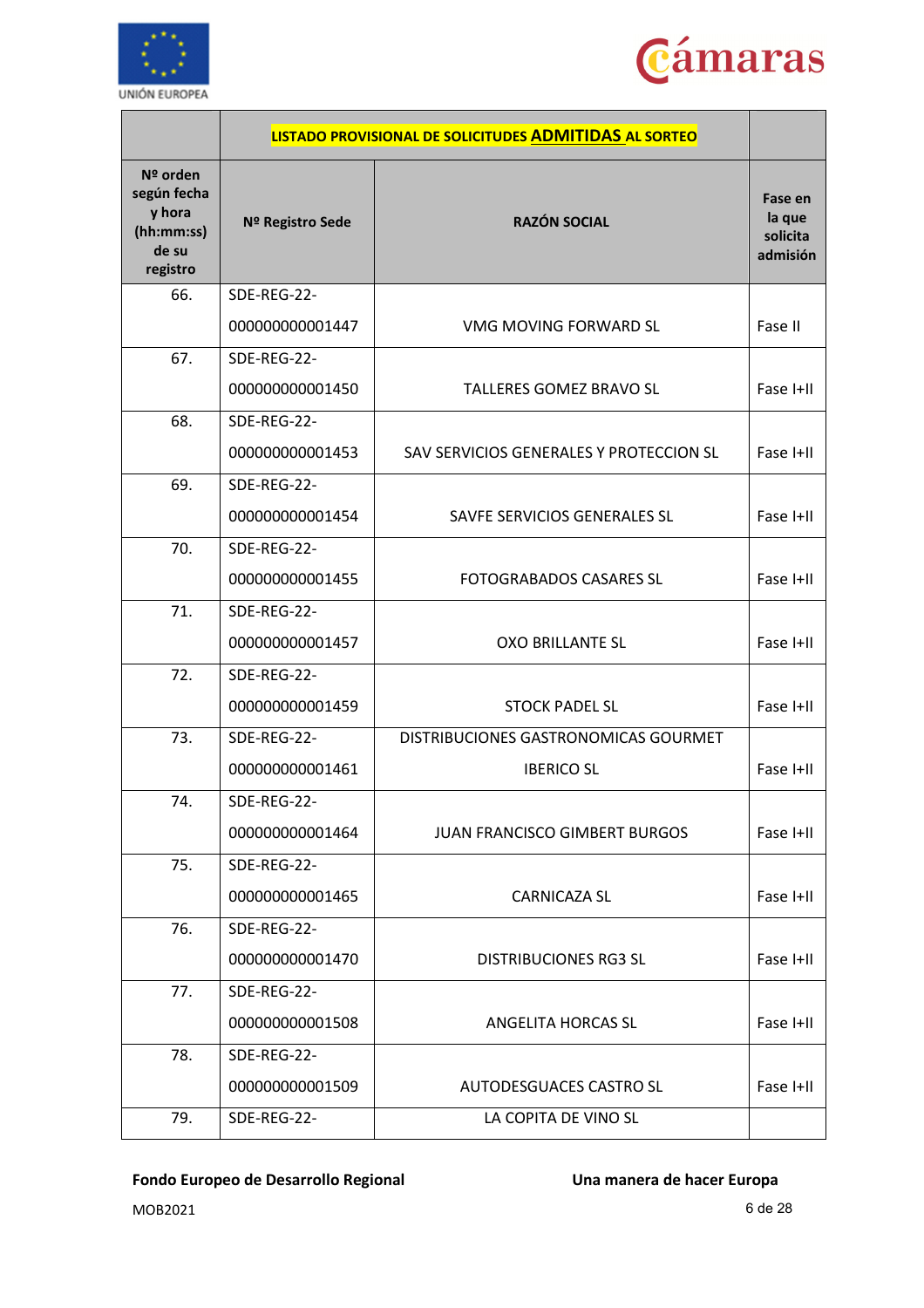



|                                                                      |                  | LISTADO PROVISIONAL DE SOLICITUDES ADMITIDAS AL SORTEO |                                           |
|----------------------------------------------------------------------|------------------|--------------------------------------------------------|-------------------------------------------|
| Nº orden<br>según fecha<br>y hora<br>(hh:mm:ss)<br>de su<br>registro | Nº Registro Sede | <b>RAZÓN SOCIAL</b>                                    | Fase en<br>la que<br>solicita<br>admisión |
|                                                                      | 000000000001510  |                                                        | Fase I+II                                 |
| 80.                                                                  | SDE-REG-22-      |                                                        |                                           |
|                                                                      | 000000000001511  | TALLER EMPRESARIAL 2.0 SL                              | Fase I+II                                 |
| 81.                                                                  | SDE-REG-22-      |                                                        |                                           |
|                                                                      | 000000000001512  | MARIA VIRTUDES GARCIA CANALEJO                         | Fase I+II                                 |
| 82.                                                                  | SDE-REG-22-      |                                                        |                                           |
|                                                                      | 000000000001513  | ALFONSO ALBERCA DIAZ                                   | Fase I+II                                 |
| 83.                                                                  | SDE-REG-22-      |                                                        |                                           |
|                                                                      | 000000000001514  | <b>MARINA MONTES VALENTIN</b>                          | Fase I+II                                 |
| 84.                                                                  | SDE-REG-22-      |                                                        |                                           |
|                                                                      | 000000000001515  | SONIA LEON BRAVO                                       | Fase I+II                                 |
| 85.                                                                  | SDE-REG-22-      |                                                        |                                           |
|                                                                      | 000000000001516  | MODELANDO PROYECTOS SL                                 | Fase I+II                                 |
| 86.                                                                  | SDE-REG-22-      |                                                        |                                           |
|                                                                      | 000000000001517  | <b>EXPLOTACION DEL SUR VENDING SL</b>                  | Fase I+II                                 |
| 87.                                                                  | SDE-REG-22-      |                                                        |                                           |
|                                                                      | 000000000001518  | MIGUEL MUÑOZ ORTIZ                                     | Fase I+II                                 |
| 88.                                                                  | SDE-REG-22-      |                                                        |                                           |
|                                                                      | 000000000001519  | PARAFARMACIA CIUDAD JARDIN SL                          | Fase I+II                                 |
| 89.                                                                  | SDE-REG-22-      |                                                        |                                           |
|                                                                      | 000000000001520  | NURIA PEREZ NAVAS                                      | Fase I+II                                 |
| 90.                                                                  | SDE-REG-22-      |                                                        |                                           |
|                                                                      | 000000000001521  | <b>FRANCISCO NIETO POYATO</b>                          | Fase I+II                                 |
| 91.                                                                  | SDE-REG-22-      |                                                        |                                           |
|                                                                      | 000000000001522  | ALQUILER TURISTICO RIBERA SL                           | Fase I+II                                 |
| 92.                                                                  | SDE-REG-22-      |                                                        |                                           |
|                                                                      | 000000000001523  | TURISMO Y OCIO JECA SL                                 | Fase I+II                                 |

MOB2021 7 de 28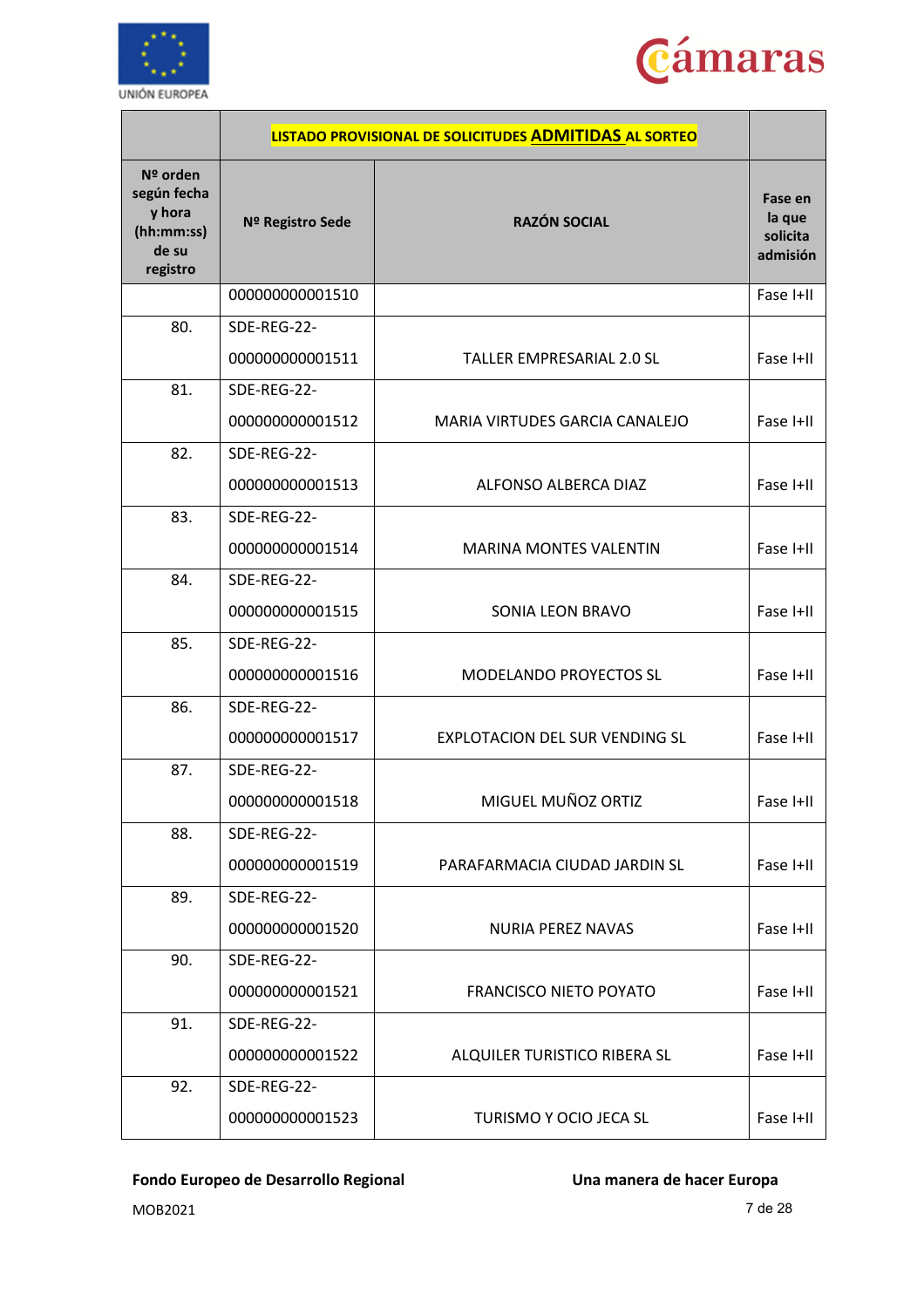



|                                                                      |                  | LISTADO PROVISIONAL DE SOLICITUDES ADMITIDAS AL SORTEO |                                           |
|----------------------------------------------------------------------|------------------|--------------------------------------------------------|-------------------------------------------|
| Nº orden<br>según fecha<br>y hora<br>(hh:mm:ss)<br>de su<br>registro | Nº Registro Sede | <b>RAZÓN SOCIAL</b>                                    | Fase en<br>la que<br>solicita<br>admisión |
| 93.                                                                  | SDE-REG-22-      |                                                        |                                           |
|                                                                      | 000000000001525  | LUCIA CHICA ARNEDO                                     | Fase I+II                                 |
| 94.                                                                  | SDE-REG-22-      |                                                        |                                           |
|                                                                      | 000000000001526  | MARIA AUXILIADORA ARJONA CAMACHO                       | Fase I+II                                 |
| 95.                                                                  | SDE-REG-22-      |                                                        |                                           |
|                                                                      | 000000000001527  | <b>EVARISTO JIMENEZ JIMENEZ</b>                        | Fase I+II                                 |
| 96.                                                                  | SDE-REG-22-      |                                                        |                                           |
|                                                                      | 000000000001529  | <b>BIBOCCI SL</b>                                      | Fase I+II                                 |
| 97.                                                                  | SDE-REG-22-      |                                                        |                                           |
|                                                                      | 000000000001530  | <b>BLANCA SANCHEZ ORTIZ</b>                            | Fase II                                   |
| 98.                                                                  | SDE-REG-22-      |                                                        |                                           |
|                                                                      | 000000000001531  | LAURA MARIA ZAMORA BERMUDO                             | Fase I+II                                 |
| 99.                                                                  | SDE-REG-22-      |                                                        |                                           |
|                                                                      | 000000000001532  | <b>BIOPECANS EL TESORILLO SL</b>                       | Fase I+II                                 |
| 100.                                                                 | SDE-REG-22-      | MARIA PAZ AGUILAR ASESORAMIENTO Y                      |                                           |
|                                                                      | 000000000001533  | <b>CONSULTORIA DE EMPRESAS SL</b>                      | Fase I+II                                 |
| 101.                                                                 | SDE-REG-22-      |                                                        |                                           |
|                                                                      | 000000000001534  | ANTONIA LUCENA MARTIN                                  | Fase I+II                                 |
| 102.                                                                 | SDE-REG-22-      |                                                        |                                           |
|                                                                      | 000000000001535  | ALVARO LOPEZ AGUILAR                                   | Fase I+II                                 |
| 103.                                                                 | SDE-REG-22-      |                                                        |                                           |
|                                                                      | 000000000001536  | DERMA INNOVATE SL                                      | Fase I+II                                 |
| 104.                                                                 | SDE-REG-22-      |                                                        |                                           |
|                                                                      | 000000000001564  | MARIA ALONSO GARCIA                                    | Fase I+II                                 |
| 105.                                                                 | SDE-REG-22-      |                                                        |                                           |
|                                                                      | 000000000001573  | <b>ESPALIA VIAJES SL</b>                               | Fase I+II                                 |
| 106.                                                                 | SDE-REG-22-      | OMANET PC CORE SERVICIOS A EMPRESAS SL                 |                                           |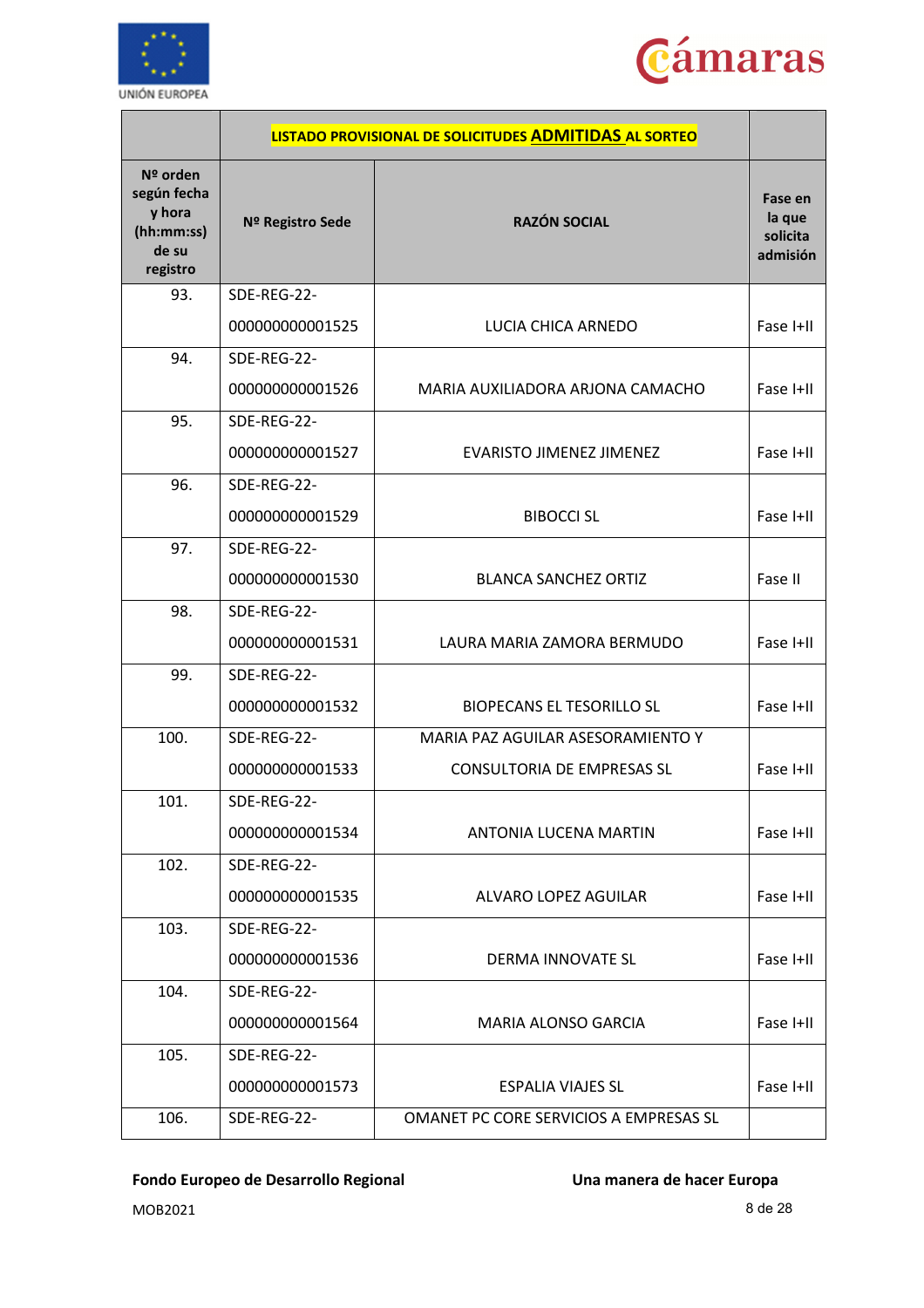



|                                                                      |                  | LISTADO PROVISIONAL DE SOLICITUDES ADMITIDAS AL SORTEO |                                           |
|----------------------------------------------------------------------|------------------|--------------------------------------------------------|-------------------------------------------|
| Nº orden<br>según fecha<br>y hora<br>(hh:mm:ss)<br>de su<br>registro | Nº Registro Sede | <b>RAZÓN SOCIAL</b>                                    | Fase en<br>la que<br>solicita<br>admisión |
|                                                                      | 000000000001576  |                                                        | Fase I+II                                 |
| 107.                                                                 | SDE-REG-22-      |                                                        |                                           |
|                                                                      | 000000000001577  | LUIS JOSE LARREA BARROSO                               | Fase I+II                                 |
| 108.                                                                 | SDE-REG-22-      |                                                        |                                           |
|                                                                      | 000000000001589  | <b>CANGO ASESORES SL</b>                               | Fase I+II                                 |
| 109.                                                                 | SDE-REG-22-      |                                                        |                                           |
|                                                                      | 000000000001595  | ECCUO DIGITAL 4.0 SL                                   | Fase I+II                                 |
| 110.                                                                 | SDE-REG-22-      |                                                        |                                           |
|                                                                      | 000000000001597  | THOR GLOBAL WORKS SL                                   | Fase I+II                                 |
| 111.                                                                 | SDE-REG-22-      |                                                        |                                           |
|                                                                      | 000000000001598  | ELENA DE LA BARRERA ARANDA                             | Fase I+II                                 |
| 112.                                                                 | SDE-REG-22-      |                                                        |                                           |
|                                                                      | 000000000001599  | WIN INNOVACION CONSULTORES SL                          | Fase I+II                                 |
| 113.                                                                 | SDE-REG-22-      |                                                        |                                           |
|                                                                      | 000000000001601  | MARIA FRANCISCA CEREZO GARCIA                          | Fase I+II                                 |
| 114.                                                                 | SDE-REG-22-      |                                                        |                                           |
|                                                                      | 000000000001603  | EXPACIOWEB DIGITAL MARKETING SL                        | Fase I+II                                 |
| 115.                                                                 | SDE-REG-22-      |                                                        |                                           |
|                                                                      | 000000000001607  | AFRICA MENENDEZ MEDINA                                 | Fase I+II                                 |
| 116.                                                                 | SDE-REG-22-      |                                                        |                                           |
|                                                                      | 000000000001608  | PEDRO ARANDA MUÑOZ                                     | Fase I+II                                 |
| 117.                                                                 | SDE-REG-22-      |                                                        |                                           |
|                                                                      | 000000000001609  | EVENTOUR ANDALUCIA INCOMING SL                         | Fase I+II                                 |
| 118.                                                                 | SDE-REG-22-      |                                                        |                                           |
|                                                                      | 000000000001613  | <b>GRAN TURISMO AUTOMOCION SC</b>                      | Fase I+II                                 |
| 119.                                                                 | SDE-REG-22-      | FIGUEROA GESTION INFORMATIVA Y PROYECTOS               |                                           |
|                                                                      | 000000000001614  | <b>INCENTIVABLES SL</b>                                | Fase I+II                                 |

MOB2021 9 de 28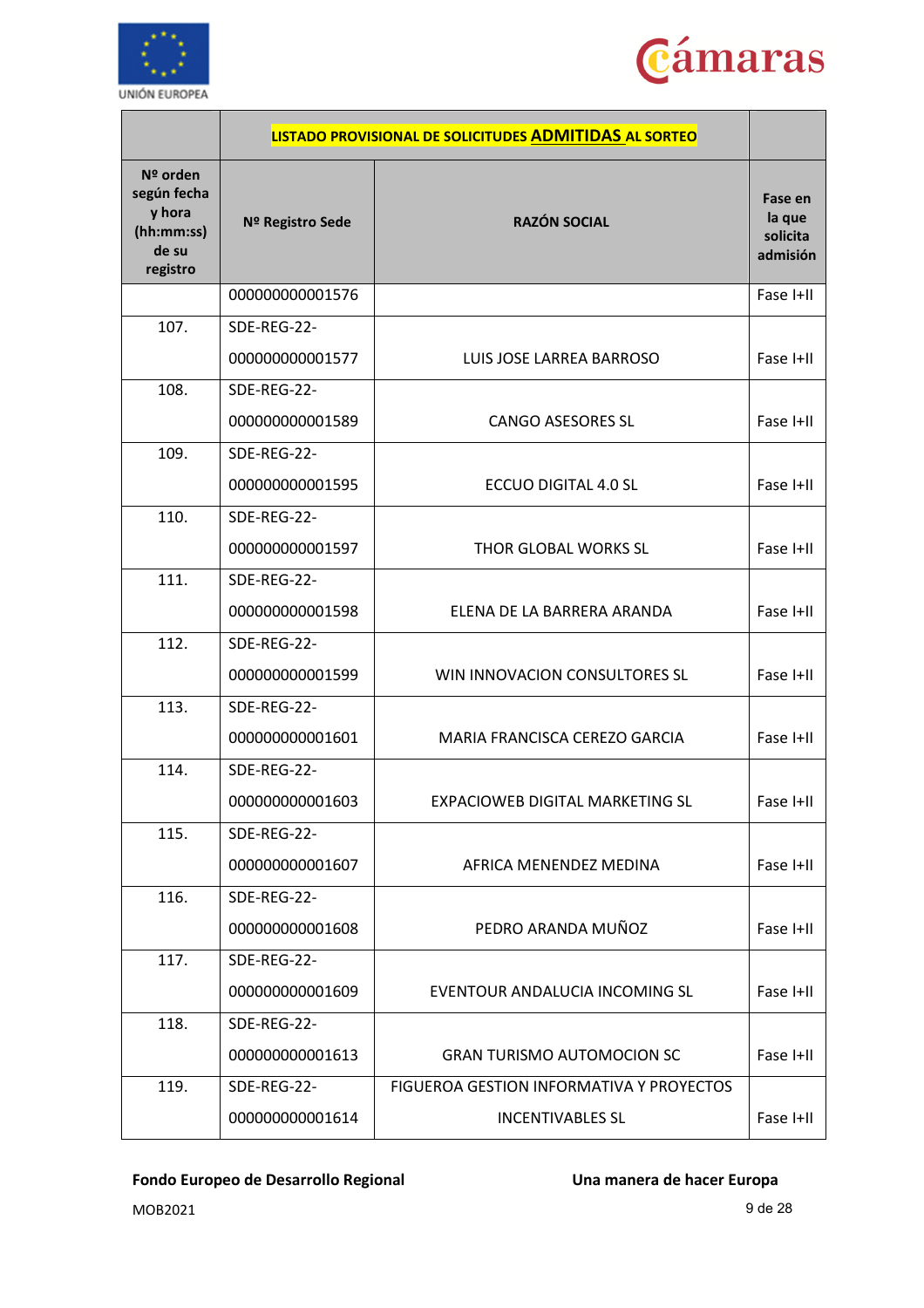



|                                                                        |                  | LISTADO PROVISIONAL DE SOLICITUDES ADMITIDAS AL SORTEO |                                           |
|------------------------------------------------------------------------|------------------|--------------------------------------------------------|-------------------------------------------|
| $No$ orden<br>según fecha<br>y hora<br>(hh:mm:ss)<br>de su<br>registro | Nº Registro Sede | <b>RAZÓN SOCIAL</b>                                    | Fase en<br>la que<br>solicita<br>admisión |
| 120.                                                                   | SDE-REG-22-      |                                                        |                                           |
|                                                                        | 000000000001616  | SUR INDUSTRIAL AVANCES TECNOLOGICOS SL                 | Fase I+II                                 |
| 121.                                                                   | SDE-REG-22-      |                                                        |                                           |
|                                                                        | 000000000001617  | TELAS SELECCION VICENTE SL                             | Fase I+II                                 |
| 122.                                                                   | SDE-REG-22-      |                                                        |                                           |
|                                                                        | 000000000001618  | <b>MANUEL MIGUEL ORTIZ LAMA</b>                        | Fase I+II                                 |
| 123.                                                                   | SDE-REG-22-      |                                                        |                                           |
|                                                                        | 000000000001619  | TRANSFORMADOS Y ACCESORIOS DEL SUR SL                  | Fase I+II                                 |
| 124.                                                                   | SDE-REG-22-      |                                                        |                                           |
|                                                                        | 000000000001620  | <b>REGERE AOVE SL</b>                                  | Fase I+II                                 |
| 125.                                                                   | SDE-REG-22-      |                                                        |                                           |
|                                                                        | 000000000001621  | <b>EMBABU REJILLAS SL</b>                              | Fase I+II                                 |
| 126.                                                                   | SDE-REG-22-      | ASESORAMIENTO Y GESTION DE EMPRESAS DE                 |                                           |
|                                                                        | 000000000001622  | <b>CORDOBA SL</b>                                      | Fase I+II                                 |
| 127.                                                                   | SDE-REG-22-      |                                                        |                                           |
|                                                                        | 000000000001627  | EDUARDO CAPDEVILA GONZALEZ                             | Fase I+II                                 |
| 128.                                                                   | SDE-REG-22-      |                                                        |                                           |
|                                                                        | 000000000001632  | LOURDES CAPDEVILA GONZALEZ                             | Fase I+II                                 |
| 129.                                                                   | SDE-REG-22-      |                                                        |                                           |
|                                                                        | 000000000001633  | DULCE MARIA GONZALEZ FONSECA                           | Fase I+II                                 |
| 130.                                                                   | SDE-REG-22-      |                                                        |                                           |
|                                                                        | 000000000001634  | F FRANCO E HIJOS SL                                    | Fase I+II                                 |
| 131.                                                                   | SDE-REG-22-      |                                                        |                                           |
|                                                                        | 000000000001635  | <b>GEDI TELECOM SL</b>                                 | Fase I+II                                 |
| 132.                                                                   | SDE-REG-22-      |                                                        |                                           |
|                                                                        | 000000000001638  | U 24 LOS ANGELES CORREDURIA DE SEGUROS SA              | Fase I+II                                 |
| 133.                                                                   | SDE-REG-22-      | ANTONIO MANUEL JODRAL SEGADO                           |                                           |

MOB2021 10 de 28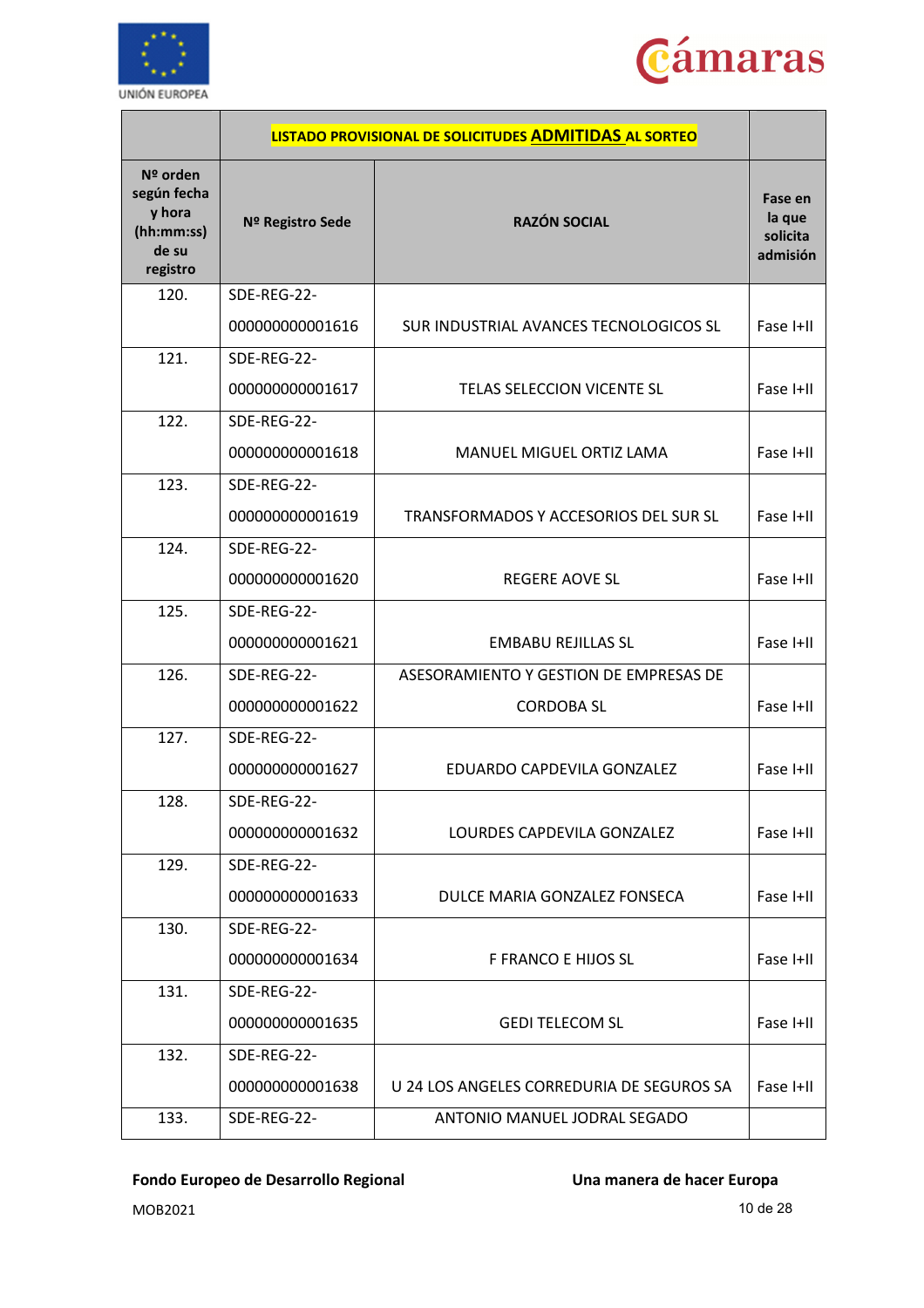



|                                                                      |                  | LISTADO PROVISIONAL DE SOLICITUDES ADMITIDAS AL SORTEO |                                           |
|----------------------------------------------------------------------|------------------|--------------------------------------------------------|-------------------------------------------|
| Nº orden<br>según fecha<br>y hora<br>(hh:mm:ss)<br>de su<br>registro | Nº Registro Sede | <b>RAZÓN SOCIAL</b>                                    | Fase en<br>la que<br>solicita<br>admisión |
|                                                                      | 000000000001641  |                                                        | Fase I+II                                 |
| 134.                                                                 | SDE-REG-22-      |                                                        |                                           |
|                                                                      | 000000000001642  | MARIA MARTA BENAVIDES GIMENEZ                          | Fase I+II                                 |
| 135.                                                                 | SDE-REG-22-      |                                                        |                                           |
|                                                                      | 000000000001643  | UNISOL RENOVABLE SL                                    | Fase I+II                                 |
| 136.                                                                 | SDE-REG-22-      |                                                        |                                           |
|                                                                      | 000000000001644  | CENTRO ESPECIAL DE EMPLEO FEPAMIC SL                   | Fase I+II                                 |
| 137.                                                                 | SDE-REG-22-      |                                                        |                                           |
|                                                                      | 000000000001646  | FEPAMIC ACCESIBILIDAD UNIVERSAL                        | Fase I+II                                 |
| 138.                                                                 | SDE-REG-22-      |                                                        |                                           |
|                                                                      | 000000000001647  | FEPAMIC SERVICIOS PUBLICOS COLECTIVOS SL               | Fase I+II                                 |
| 139.                                                                 | SDE-REG-22-      | FEPAMIC SERVICIOS PARA PERSONAS                        |                                           |
|                                                                      | 000000000001648  | <b>DEPENDIENTES SL</b>                                 | Fase I+II                                 |
| 140.                                                                 | SDE-REG-22-      |                                                        |                                           |
|                                                                      | 000000000001650  | <b>RAMON GOMEZ GARCIA</b>                              | Fase I+II                                 |
| 141.                                                                 | SDE-REG-22-      |                                                        |                                           |
|                                                                      | 000000000001651  | ALBA PEREZ CARRANZA                                    | Fase I+II                                 |
| 142.                                                                 | SDE-REG-22-      |                                                        |                                           |
|                                                                      | 000000000001652  | <b>LABORATORIOS ECONATUR SL</b>                        | Fase I+II                                 |
| 143.                                                                 | SDE-REG-22-      |                                                        |                                           |
|                                                                      | 000000000001653  | <b>HOGATICA SL</b>                                     | Fase I+II                                 |
| 144.                                                                 | SDE-REG-22-      |                                                        |                                           |
|                                                                      | 000000000001654  | JOSE MARIA DE LA ROSA MARTIN                           | Fase I+II                                 |
| 145.                                                                 | SDE-REG-22-      |                                                        |                                           |
|                                                                      | 000000000001655  | <b>CARNICAS CAZANI SL</b>                              | Fase II                                   |
| 146.                                                                 | SDE-REG-22-      |                                                        |                                           |
|                                                                      | 000000000001656  | <b>COPISTERIAS DON FOLIO SL</b>                        | Fase I+II                                 |

MOB2021 11 de 28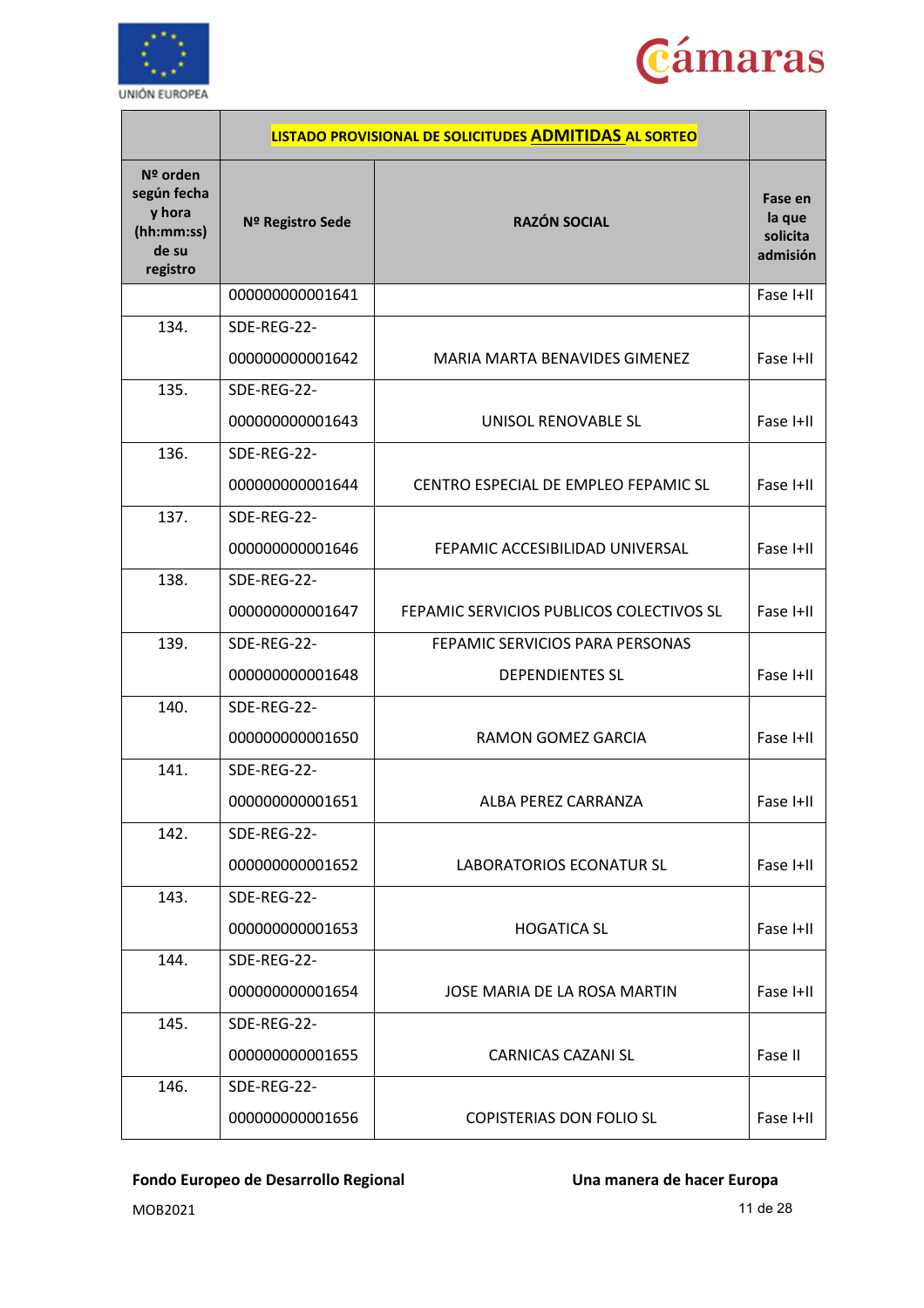



|                                                                        |                  | LISTADO PROVISIONAL DE SOLICITUDES ADMITIDAS AL SORTEO |                                           |
|------------------------------------------------------------------------|------------------|--------------------------------------------------------|-------------------------------------------|
| $No$ orden<br>según fecha<br>y hora<br>(hh:mm:ss)<br>de su<br>registro | Nº Registro Sede | <b>RAZÓN SOCIAL</b>                                    | Fase en<br>la que<br>solicita<br>admisión |
| 147.                                                                   | SDE-REG-22-      |                                                        |                                           |
|                                                                        | 000000000001662  | FRANCISCO DE ASIS ARANDA ZOCA                          | Fase I+II                                 |
| 148.                                                                   | SDE-REG-22-      |                                                        |                                           |
|                                                                        | 000000000001663  | MORESIL S.L.                                           | Fase I+II                                 |
| 149.                                                                   | SDE-REG-22-      |                                                        |                                           |
|                                                                        | 000000000001664  | VITE DUE JOYITAS SL                                    | Fase I+II                                 |
| 150.                                                                   | SDE-REG-22-      |                                                        |                                           |
|                                                                        | 000000000001665  | <b>BRIONES SL</b>                                      | Fase I+II                                 |
| 151.                                                                   | SDE-REG-22-      |                                                        |                                           |
|                                                                        | 000000000001666  | NEW GAMING SPAIN SL                                    | Fase I+II                                 |
| 152.                                                                   | SDE-REG-22-      |                                                        |                                           |
|                                                                        | 000000000001667  | ARTURO RIVERA HINOJOSA                                 | Fase I+II                                 |
| 153.                                                                   | SDE-REG-22-      |                                                        |                                           |
|                                                                        | 000000000001668  | FRANCISCO LUIS TARIFA MENGIBAR                         | Fase I+II                                 |
| 154.                                                                   | SDE-REG-22-      |                                                        |                                           |
|                                                                        | 000000000001669  | <b>MARDUK BLAKE SL</b>                                 | Fase I+II                                 |
| 155.                                                                   | SDE-REG-22-      |                                                        |                                           |
|                                                                        | 000000000001671  | <b>MANUELA RAMOS BELMONTES</b>                         | Fase I+II                                 |
| 156.                                                                   | SDE-REG-22-      |                                                        |                                           |
|                                                                        | 000000000001672  | SEGENET CONTROL SL                                     | Fase I+II                                 |
| 157.                                                                   | SDE-REG-22-      |                                                        |                                           |
|                                                                        | 000000000001673  | SIGNLAB NUEVAS TECNOLOGIAS SL                          | Fase I+II                                 |
| 158.                                                                   | SDE-REG-22-      |                                                        |                                           |
|                                                                        | 000000000001674  | FRANCISCO RAFAEL RINCON SALAS                          | Fase I+II                                 |
| 159.                                                                   | SDE-REG-22-      |                                                        |                                           |
|                                                                        | 000000000001675  | PORGESA SA                                             | Fase I+II                                 |
| 160.                                                                   | SDE-REG-22-      | REPRESENTACIONES TECNICAS Y SOLUCIONES                 |                                           |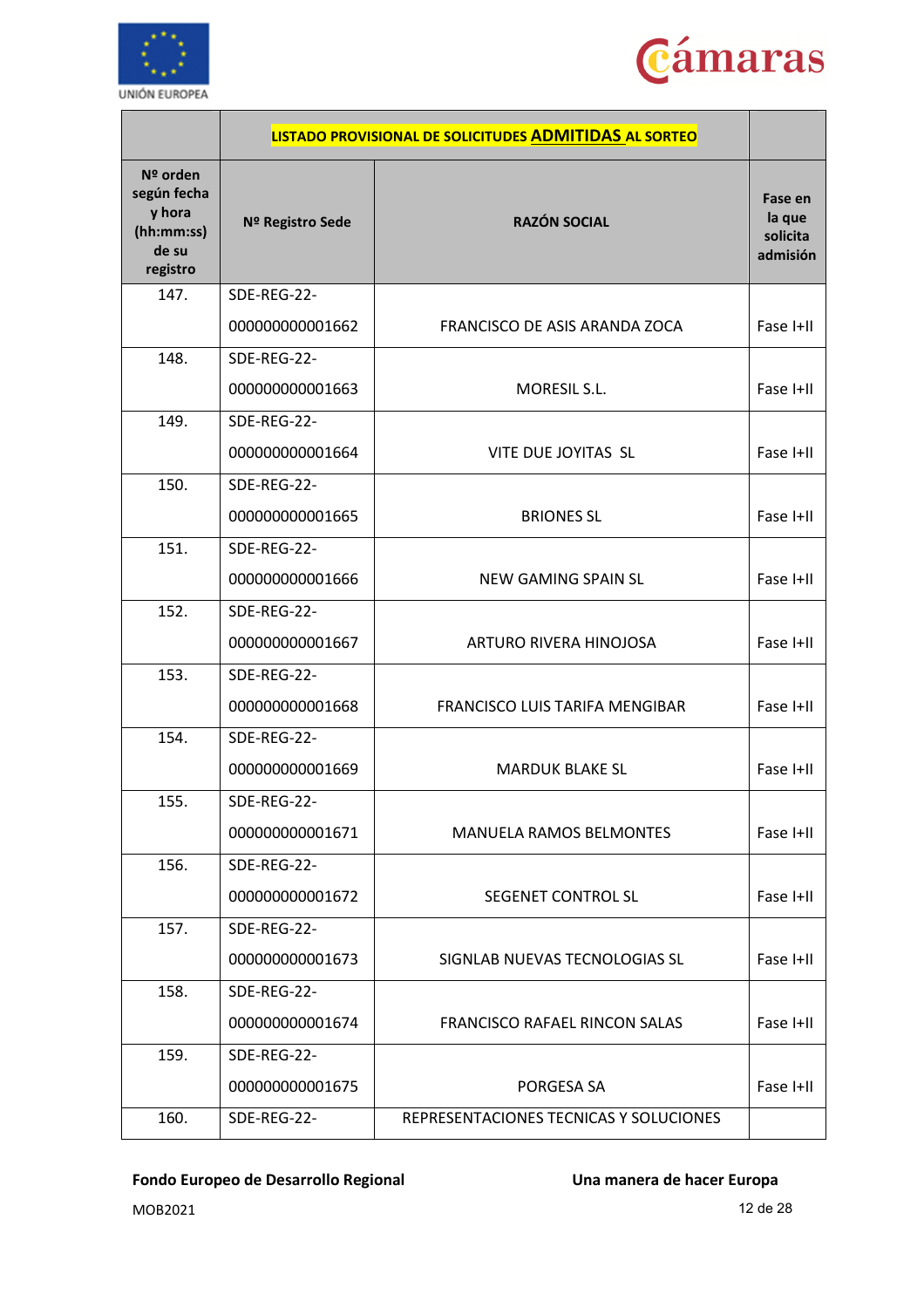



|                                                                      |                  | LISTADO PROVISIONAL DE SOLICITUDES ADMITIDAS AL SORTEO |                                           |
|----------------------------------------------------------------------|------------------|--------------------------------------------------------|-------------------------------------------|
| Nº orden<br>según fecha<br>y hora<br>(hh:mm:ss)<br>de su<br>registro | Nº Registro Sede | <b>RAZÓN SOCIAL</b>                                    | Fase en<br>la que<br>solicita<br>admisión |
|                                                                      | 000000000001676  | <b>INDUSTRIALES SL</b>                                 | Fase I+II                                 |
| 161.                                                                 | SDE-REG-22-      |                                                        |                                           |
|                                                                      | 000000000001679  | PROASA CORDOBA SLP                                     | Fase I+II                                 |
| 162.                                                                 | SDE-REG-22-      |                                                        |                                           |
|                                                                      | 000000000001680  | <b>JUAN CARLOS ORTIZ CANO</b>                          | Fase I+II                                 |
| 163.                                                                 | SDE-REG-22-      |                                                        |                                           |
|                                                                      | 000000000001681  | ACCESORAUTO IBERICA SL                                 | Fase I+II                                 |
| 164.                                                                 | SDE-REG-22-      | CENTRO EDUCO DE ATENCIÓN ESPECIALIZADA                 |                                           |
|                                                                      | 000000000001684  | SOCIEDAD CIVIL PROFESIONAL                             | Fase I+II                                 |
| 165.                                                                 | SDE-REG-22-      |                                                        |                                           |
|                                                                      | 000000000001687  | <b>FOURMARK360 SOLUTIONS</b>                           | Fase I+II                                 |
| 166.                                                                 | SDE-REG-22-      |                                                        |                                           |
|                                                                      | 000000000001691  | <b>CONTRACTS &amp; INTERIORS SL</b>                    | Fase I+II                                 |
| 167.                                                                 | SDE-REG-22-      |                                                        |                                           |
|                                                                      | 000000000001692  | <b>BIOPHARMA RESEARCH SA</b>                           | Fase I+II                                 |
| 168.                                                                 | SDE-REG-22-      |                                                        |                                           |
|                                                                      | 000000000001694  | <b>ATOMO GAMES EDITORIAL SL</b>                        | Fase I+II                                 |
| 169.                                                                 | SDE-REG-22-      |                                                        |                                           |
|                                                                      | 000000000001696  | AMARILLO NO ES UN COLOR SL                             | Fase I+II                                 |
| 170.                                                                 | SDE-REG-22-      |                                                        |                                           |
|                                                                      | 000000000001697  | CARLOS ARIAS VALENZUELA                                | Fase I+II                                 |
| 171.                                                                 | SDE-REG-22-      |                                                        |                                           |
|                                                                      | 000000000001702  | <b>RAFAEL RUIZ ORTEGA</b>                              | Fase I+II                                 |
| 172.                                                                 | SDE-REG-22-      |                                                        |                                           |
|                                                                      | 000000000001704  | <b>FORSULTING SL</b>                                   | Fase I+II                                 |
| 173.                                                                 | SDE-REG-22-      |                                                        |                                           |
|                                                                      | 000000000001707  | <b>INDUSTRIAS ARAS SL</b>                              | Fase I+II                                 |

MOB2021 13 de 28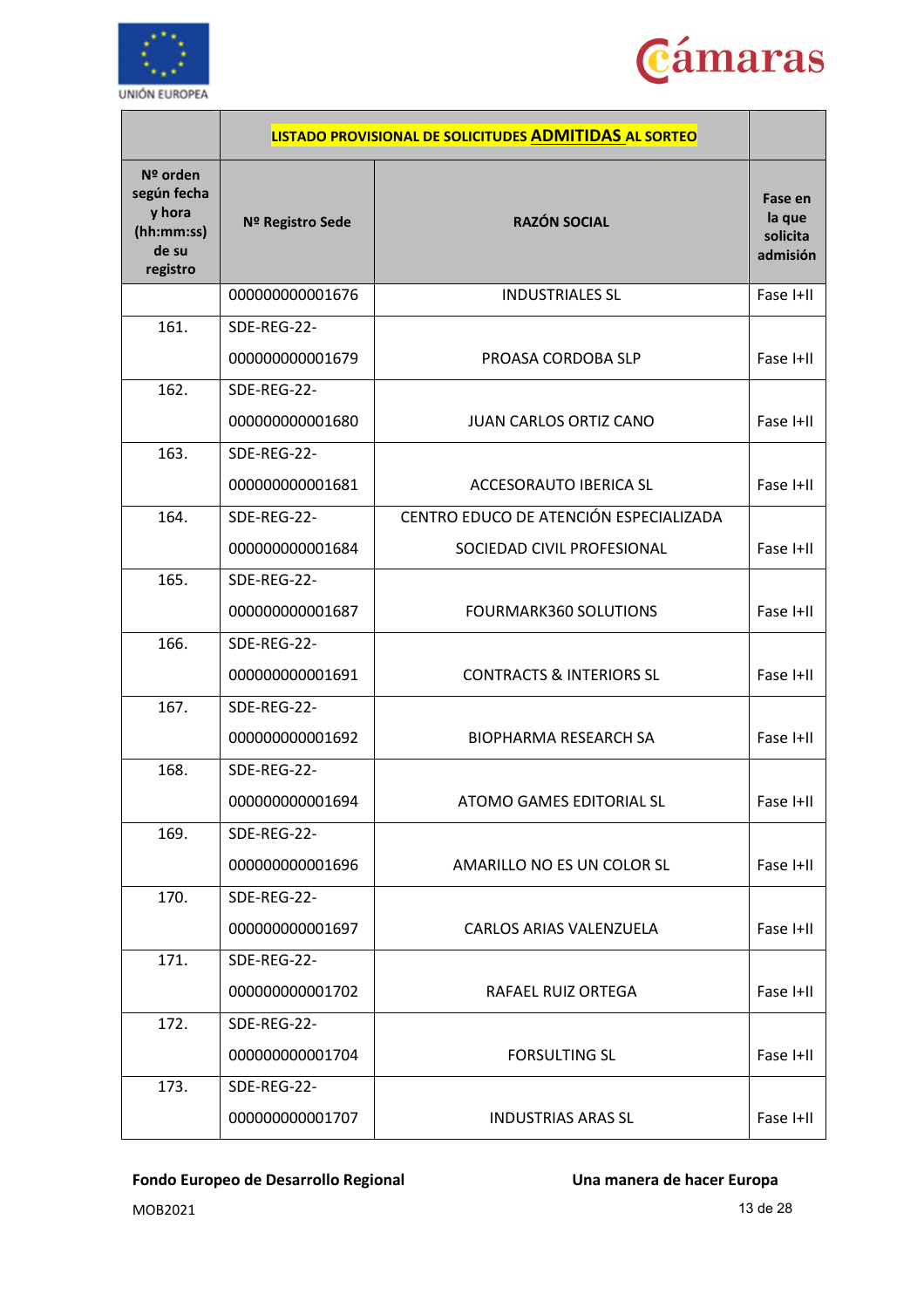



|                                                                      |                  | LISTADO PROVISIONAL DE SOLICITUDES ADMITIDAS AL SORTEO |                                           |
|----------------------------------------------------------------------|------------------|--------------------------------------------------------|-------------------------------------------|
| Nº orden<br>según fecha<br>y hora<br>(hh:mm:ss)<br>de su<br>registro | Nº Registro Sede | <b>RAZÓN SOCIAL</b>                                    | Fase en<br>la que<br>solicita<br>admisión |
| 174.                                                                 | SDE-REG-22-      |                                                        |                                           |
|                                                                      | 000000000001709  | <b>AGRARIA ROVIPER SL</b>                              | Fase I+II                                 |
| 175.                                                                 | SDE-REG-22-      |                                                        |                                           |
|                                                                      | 000000000001710  | CLINICAS BERNAL Y MARTIN SLP                           | Fase I+II                                 |
| 176.                                                                 | SDE-REG-22-      |                                                        |                                           |
|                                                                      | 000000000001713  | MARIA CALLEJA ZAMORA                                   | Fase I+II                                 |
| 177.                                                                 | SDE-REG-22-      |                                                        |                                           |
|                                                                      | 000000000001714  | <b>JULIO TABARES BLANCO</b>                            | Fase I+II                                 |
| 178.                                                                 | SDE-REG-22-      |                                                        |                                           |
|                                                                      | 000000000001715  | A E MADERAS SA                                         | Fase I+II                                 |
| 179.                                                                 | SDE-REG-22-      |                                                        |                                           |
|                                                                      | 000000000001716  | MICROBUSES ALCANTARA SL                                | Fase I+II                                 |
| 180.                                                                 | SDE-REG-22-      |                                                        |                                           |
|                                                                      | 000000000001717  | <b>JUAN LOPEZ LOPEZ</b>                                | Fase I+II                                 |
| 181.                                                                 | SDE-REG-22-      |                                                        |                                           |
|                                                                      | 000000000001719  | <b>BABUCHI CB</b>                                      | Fase I+II                                 |
| 182.                                                                 | SDE-REG-22-      |                                                        |                                           |
|                                                                      | 000000000001720  | <b>ARACRI SCA</b>                                      | Fase I+II                                 |
| 183.                                                                 | SDE-REG-22-      |                                                        |                                           |
|                                                                      | 000000000001722  | INNOVACIONES TECNOLOGICAS NIR SL                       | Fase I+II                                 |
| 184.                                                                 | SDE-REG-22-      |                                                        |                                           |
|                                                                      | 000000000001723  | <b>FRANCISCO BRAVO SA</b>                              | Fase I+II                                 |
| 185.                                                                 | SDE-REG-22-      |                                                        |                                           |
|                                                                      | 000000000001724  | AE FORESTAL BURGOS 2020 SL                             | Fase I+II                                 |
| 186.                                                                 | SDE-REG-22-      |                                                        |                                           |
|                                                                      | 000000000001730  | ONESTA INVERSIONES SL                                  | Fase I+II                                 |
| 187.                                                                 | SDE-REG-22-      | <b>CUIDADORAS A DOMICILIO BAENENSES SL</b>             |                                           |

MOB2021 14 de 28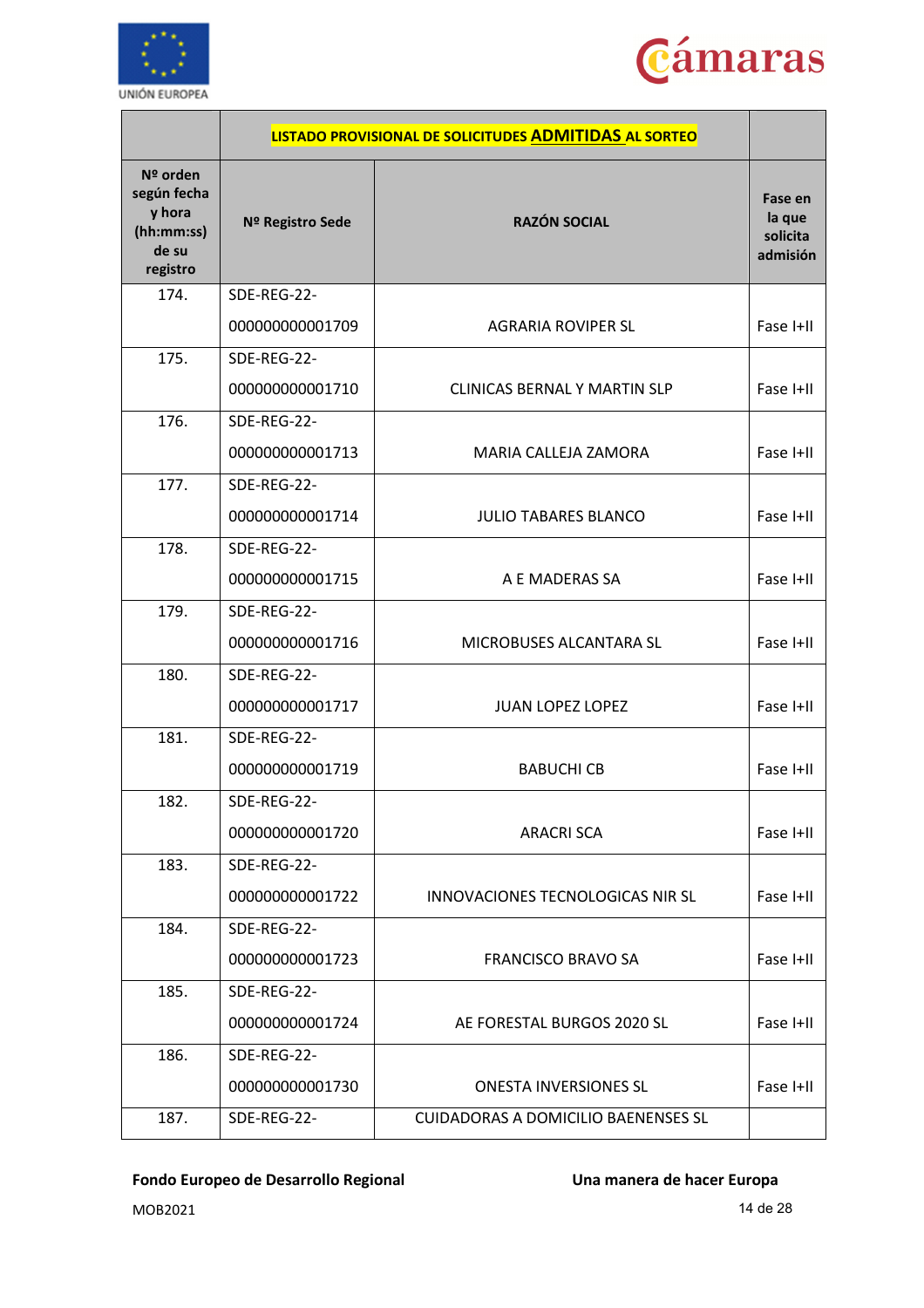



|                                                                      |                  | LISTADO PROVISIONAL DE SOLICITUDES ADMITIDAS AL SORTEO |                                           |
|----------------------------------------------------------------------|------------------|--------------------------------------------------------|-------------------------------------------|
| Nº orden<br>según fecha<br>y hora<br>(hh:mm:ss)<br>de su<br>registro | Nº Registro Sede | <b>RAZÓN SOCIAL</b>                                    | Fase en<br>la que<br>solicita<br>admisión |
|                                                                      | 000000000001731  |                                                        | Fase I+II                                 |
| 188.                                                                 | SDE-REG-22-      |                                                        |                                           |
|                                                                      | 000000000001732  | <b>ISAAC PAZ MODELO</b>                                | Fase I+II                                 |
| 189.                                                                 | SDE-REG-22-      |                                                        |                                           |
|                                                                      | 000000000001733  | <b>CRUZBER SA</b>                                      | Fase I+II                                 |
| 190.                                                                 | SDE-REG-22-      |                                                        |                                           |
|                                                                      | 000000000001734  | KAPITAL COMPAÑIA DE AHORRO E INVERSION SL              | Fase I+II                                 |
| 191.                                                                 | SDE-REG-22-      |                                                        |                                           |
|                                                                      | 000000000001735  | CLINICA PUERTA PLASENCIA SL                            | Fase I+II                                 |
| 192.                                                                 | SDE-REG-22-      |                                                        |                                           |
|                                                                      | 000000000001738  | <b>GUTIERREZ LABRADOR CONSULTING LEGAL SL</b>          | Fase I+II                                 |
| 193.                                                                 | SDE-REG-22-      |                                                        |                                           |
|                                                                      | 000000000001739  | IGNACIO CABRERA ALARCON DE LA LASTRA                   | Fase I+II                                 |
| 194.                                                                 | SDE-REG-22-      |                                                        |                                           |
|                                                                      | 000000000001740  | <b>SENSORYCA SLU</b>                                   | Fase I+II                                 |
| 195.                                                                 | SDE-REG-22-      | URBANIZACIONES ARQUITECTURA E INGENIERIA               |                                           |
|                                                                      | 000000000001741  | SA                                                     | Fase I+II                                 |
| 196.                                                                 | SDE-REG-22-      |                                                        |                                           |
|                                                                      | 000000000001742  | <b>BONHOMIA CONSULTING SL</b>                          | Fase I+II                                 |
| 197.                                                                 | SDE-REG-22-      |                                                        |                                           |
|                                                                      | 000000000001743  | SANDRA MARQUEZ YELAMO                                  | Fase I+II                                 |
| 198.                                                                 | SDE-REG-22-      |                                                        |                                           |
|                                                                      | 000000000001744  | <b>TEODORA VACAS GONZALEZ</b>                          | Fase I+II                                 |
| 199.                                                                 | SDE-REG-22-      |                                                        |                                           |
|                                                                      | 000000000001745  | JOSE MARIA MIRAS SUAREZ-VARELA                         | Fase I+II                                 |
| 200.                                                                 | SDE-REG-22-      |                                                        |                                           |
|                                                                      | 000000000001747  | PABLO RODRIGUEZ DE TEMBLEQUE RELAÑO                    | Fase I+II                                 |

MOB2021 15 de 28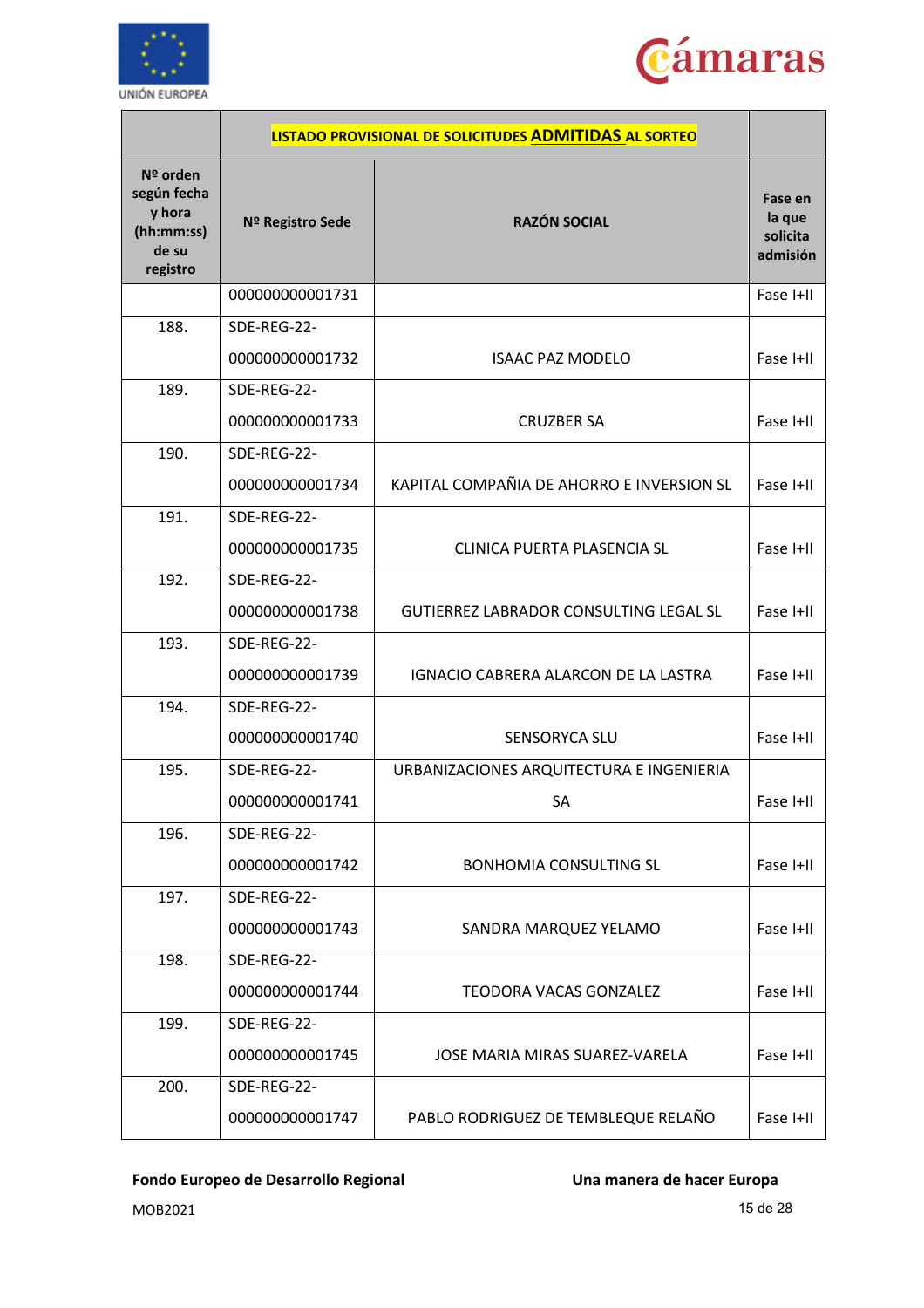



|                                                                      |                  | LISTADO PROVISIONAL DE SOLICITUDES ADMITIDAS AL SORTEO |                                           |
|----------------------------------------------------------------------|------------------|--------------------------------------------------------|-------------------------------------------|
| Nº orden<br>según fecha<br>y hora<br>(hh:mm:ss)<br>de su<br>registro | Nº Registro Sede | <b>RAZÓN SOCIAL</b>                                    | Fase en<br>la que<br>solicita<br>admisión |
| 201.                                                                 | SDE-REG-22-      |                                                        |                                           |
|                                                                      | 000000000001748  | <b>EUROSUR OBRAS SL</b>                                | Fase I+II                                 |
| 202.                                                                 | SDE-REG-22-      |                                                        |                                           |
|                                                                      | 000000000001749  | FRANCISCO JAVIER CARRASCO ROMERO                       | Fase I+II                                 |
| 203.                                                                 | SDE-REG-22-      |                                                        |                                           |
|                                                                      | 000000000001750  | <b>URBA RENTA SL</b>                                   | Fase I+II                                 |
| 204.                                                                 | SDE-REG-22-      |                                                        |                                           |
|                                                                      | 000000000001751  | <b>MARGEST ASESORIA SL</b>                             | Fase I+II                                 |
| 205.                                                                 | SDE-REG-22-      |                                                        |                                           |
|                                                                      | 000000000001752  | <b>DEUSER TECH GROUP SL</b>                            | Fase I+II                                 |
| 206.                                                                 | SDE-REG-22-      |                                                        |                                           |
|                                                                      | 000000000001754  | <b>JOSE MIGUEL ROLDAN GALIOT</b>                       | Fase I+II                                 |
| 207.                                                                 | SDE-REG-22-      |                                                        |                                           |
|                                                                      | 000000000001755  | HOTEL GRAN PLAZA SL                                    | Fase I+II                                 |
| 208.                                                                 | SDE-REG-22-      |                                                        |                                           |
|                                                                      | 000000000001756  | <b>NUYPE SL</b>                                        | Fase II                                   |
| 209.                                                                 | SDE-REG-22-      |                                                        |                                           |
|                                                                      | 000000000001757  | DEJURE CONSULTING SL                                   | Fase I+II                                 |
| 210.                                                                 | SDE-REG-22-      |                                                        |                                           |
|                                                                      | 000000000001758  | ESTRATEGIA Y COMUNICACION CREATIVA SC                  | Fase I+II                                 |
| 211.                                                                 | SDE-REG-22-      |                                                        |                                           |
|                                                                      | 000000000001759  | <b>G&amp;J OPTIC FIBER TELECOM SL</b>                  | Fase I+II                                 |
| 212.                                                                 | SDE-REG-22-      |                                                        |                                           |
|                                                                      | 000000000001760  | <b>ROLDAMOR SL</b>                                     | Fase I+II                                 |
| 213.                                                                 | SDE-REG-22-      |                                                        |                                           |
|                                                                      | 000000000001761  | <b>TOP HEALTH SL</b>                                   | Fase I+II                                 |
| 214.                                                                 | SDE-REG-22-      | OPALO SERVICIOS DE PRODUCCION AUDIOVISUAL              |                                           |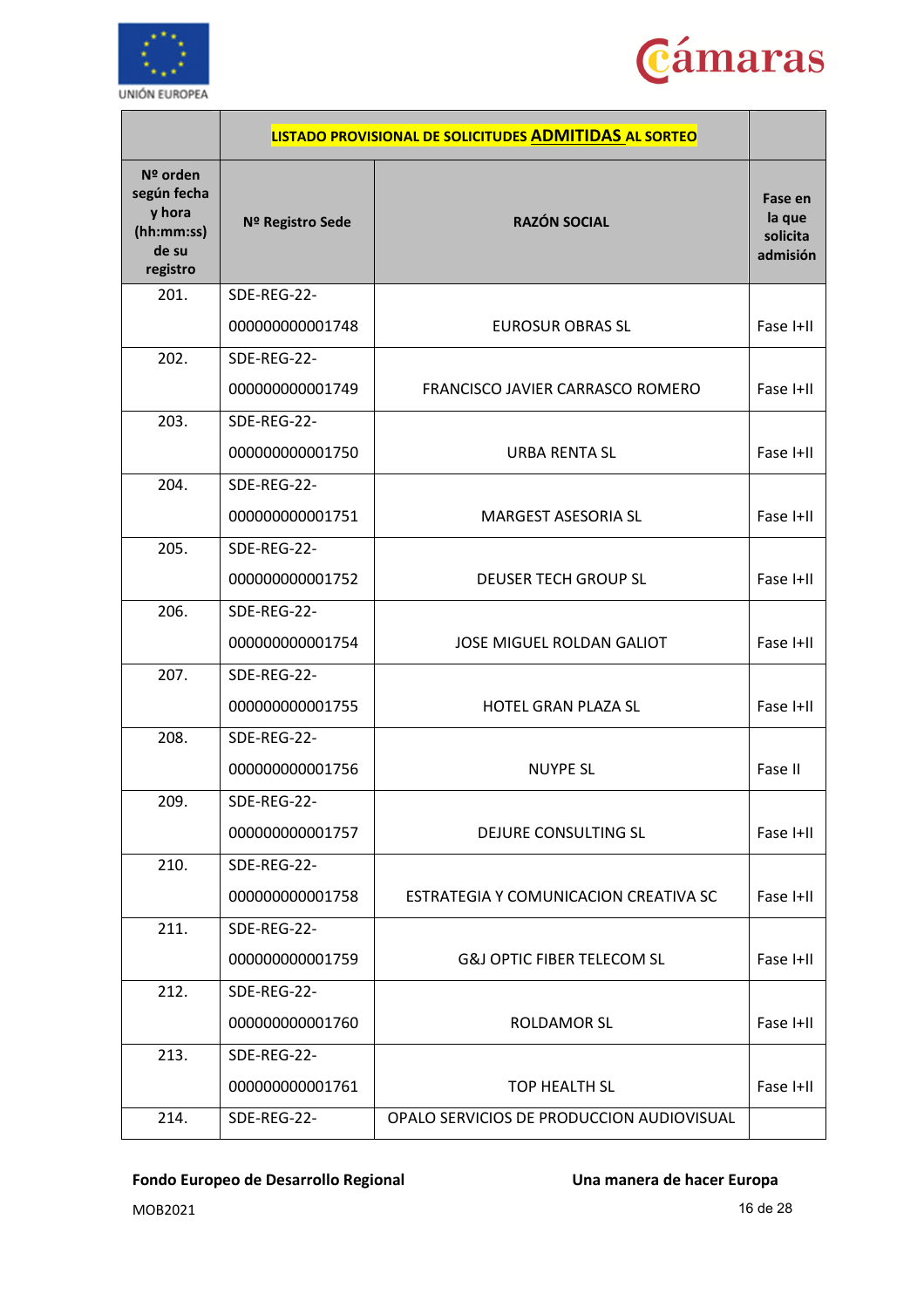



|                                                                      |                  | LISTADO PROVISIONAL DE SOLICITUDES ADMITIDAS AL SORTEO |                                           |
|----------------------------------------------------------------------|------------------|--------------------------------------------------------|-------------------------------------------|
| Nº orden<br>según fecha<br>y hora<br>(hh:mm:ss)<br>de su<br>registro | Nº Registro Sede | <b>RAZÓN SOCIAL</b>                                    | Fase en<br>la que<br>solicita<br>admisión |
|                                                                      | 000000000001762  | <b>SL</b>                                              | Fase I+II                                 |
| 215.                                                                 | SDE-REG-22-      |                                                        |                                           |
|                                                                      | 000000000001763  | ANA ISABEL GARCIA PULIDO                               | Fase I+II                                 |
| 216.                                                                 | SDE-REG-22-      |                                                        |                                           |
|                                                                      | 000000000001764  | PRODUCTOS DEL CAMPO BRAES SL                           | Fase I+II                                 |
| 217.                                                                 | SDE-REG-22-      |                                                        |                                           |
|                                                                      | 000000000001765  | EL YATE SDAD COOP ANDALUZA                             | Fase I+II                                 |
| 218.                                                                 | SDE-REG-22-      |                                                        |                                           |
|                                                                      | 000000000001766  | SERVICIOS DIGITALES PARA NEGOCIOS SL                   | Fase I+II                                 |
| 219.                                                                 | SDE-REG-22-      | SOLUCIONES Y DESARROLLOS TIC PARA NEGOCIOS,            |                                           |
|                                                                      | 000000000001768  | SOCIEDAD LIMITADA                                      | Fase I+II                                 |
| 220.                                                                 | SDE-REG-22-      |                                                        |                                           |
|                                                                      | 000000000001770  | MADUEÑO LEON CB                                        | Fase I+II                                 |
| 221.                                                                 | SDE-REG-22-      |                                                        |                                           |
|                                                                      | 000000000001772  | <b>VIRGINIA CARRERA MARTINEZ</b>                       | Fase I+II                                 |
| 222.                                                                 | SDE-REG-22-      |                                                        |                                           |
|                                                                      | 000000000001774  | DOTRAINING 4 FUTURE SL                                 | Fase I+II                                 |
| 223.                                                                 | SDE-REG-22-      |                                                        |                                           |
|                                                                      | 000000000001775  | EHIDRA BELIEVE IT SL                                   | Fase I+II                                 |
| 224.                                                                 | SDE-REG-22-      |                                                        |                                           |
|                                                                      | 000000000001776  | AQUARIUM TERRAMAR SL                                   | Fase I+II                                 |
| 225.                                                                 | SDE-REG-22-      |                                                        |                                           |
|                                                                      | 000000000001777  | AE LOGISTICA SL                                        | Fase I+II                                 |
| 226.                                                                 | SDE-REG-22-      | ROMERO & AGUILAR ASESORES TRIBUTARIOS Y                |                                           |
|                                                                      | 000000000001778  | <b>FINANCIEROS SL</b>                                  | Fase I+II                                 |
| 227.                                                                 | SDE-REG-22-      |                                                        |                                           |
|                                                                      | 000000000001789  | MARIA INMACULADA LOPEZ GONZALEZ                        | Fase I+II                                 |

MOB2021 17 de 28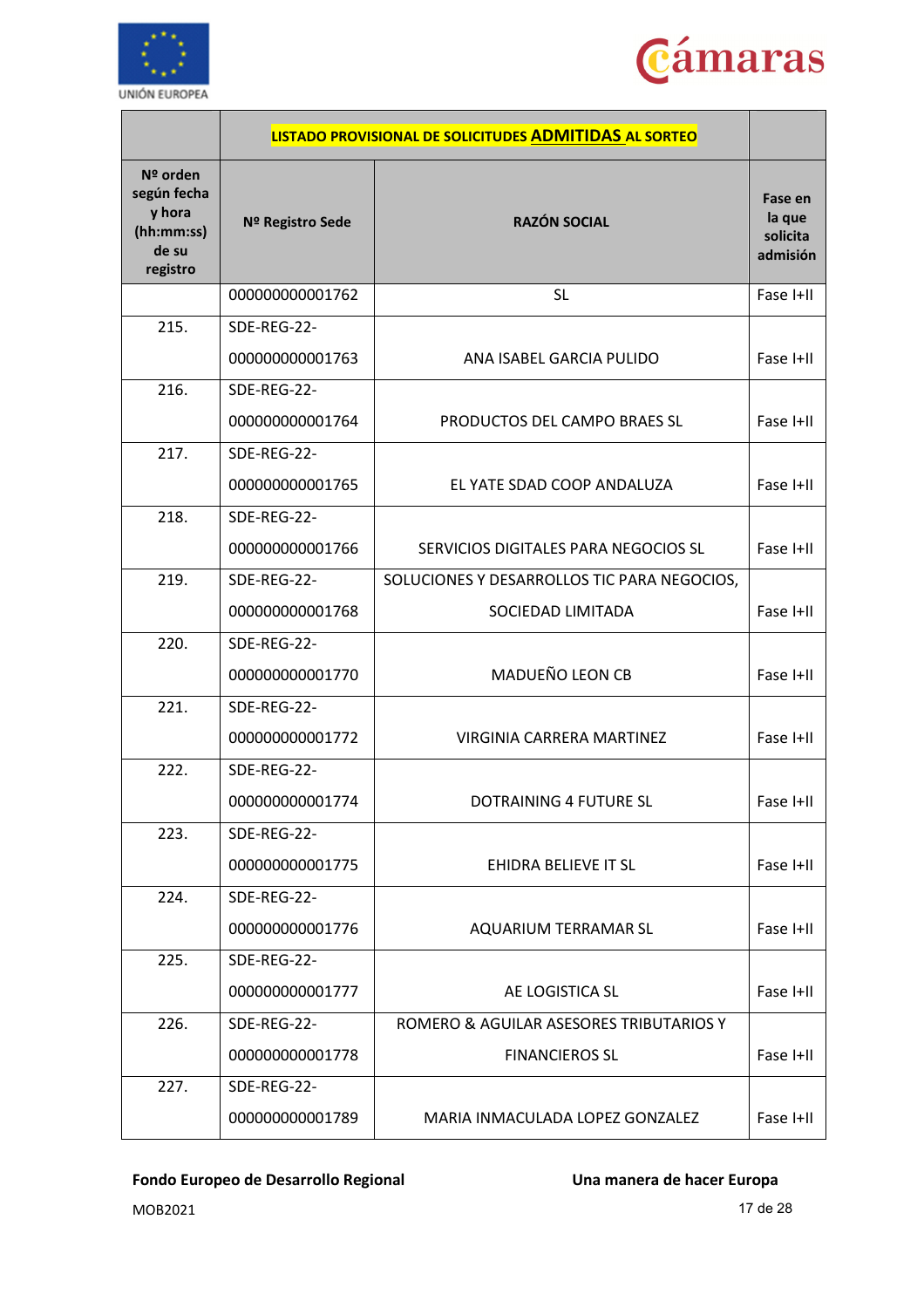



|                                                                      |                  | LISTADO PROVISIONAL DE SOLICITUDES ADMITIDAS AL SORTEO |                                           |
|----------------------------------------------------------------------|------------------|--------------------------------------------------------|-------------------------------------------|
| Nº orden<br>según fecha<br>y hora<br>(hh:mm:ss)<br>de su<br>registro | Nº Registro Sede | <b>RAZÓN SOCIAL</b>                                    | Fase en<br>la que<br>solicita<br>admisión |
| 228.                                                                 | SDE-REG-22-      |                                                        |                                           |
|                                                                      | 000000000001791  | AMASCOTADOS E-COMMERCE SL                              | Fase I+II                                 |
| 229.                                                                 | SDE-REG-22-      |                                                        |                                           |
|                                                                      | 000000000001793  | MARIA DEL CARMEN PINILLA SALGADO                       | Fase I+II                                 |
| 230.                                                                 | SDE-REG-22-      |                                                        |                                           |
|                                                                      | 000000000001794  | <b>COMERCIAL AGROCOR SL</b>                            | Fase I+II                                 |
| 231.                                                                 | SDE-REG-22-      |                                                        |                                           |
|                                                                      | 000000000001797  | <b>TOMAS RUBIO CAMPOS</b>                              | Fase I+II                                 |
| 232.                                                                 | SDE-REG-22-      |                                                        |                                           |
|                                                                      | 000000000001802  | JOSE ANTONIO FLORES JIMENEZ                            | Fase I+II                                 |
| 233.                                                                 | SDE-REG-22-      |                                                        |                                           |
|                                                                      | 000000000001803  | PILAR MARIA CANALEJO ARIZA                             | Fase I+II                                 |
| 234.                                                                 | SDE-REG-22-      | INNOVACION RENOVABLE EN CAMPO E INDUSTRIA              |                                           |
|                                                                      | 000000000001804  | <b>SL</b>                                              | Fase I+II                                 |
| 235.                                                                 | SDE-REG-22-      |                                                        |                                           |
|                                                                      | 000000000001805  | SALONES DE CELEBRACIONES ESPARTERO SL                  | Fase II                                   |
| 236.                                                                 | SDE-REG-22-      |                                                        |                                           |
|                                                                      | 000000000001807  | <b>POLI NOVA SPORT SL</b>                              | Fase I+II                                 |
| 237.                                                                 | SDE-REG-22-      |                                                        |                                           |
|                                                                      | 000000000001810  | DEPOR CENTRO PEREZ CASTILLA SL                         | Fase II                                   |
| 238.                                                                 | SDE-REG-22-      |                                                        |                                           |
|                                                                      | 000000000001811  | <b>CARLOS AGUILERA GOMEZ</b>                           | Fase I+II                                 |
| 239.                                                                 | SDE-REG-22-      |                                                        |                                           |
|                                                                      | 000000000001812  | FERNANDO DE LA ROSA MARTIN                             | Fase I+II                                 |
| 240.                                                                 | SDE-REG-22-      |                                                        |                                           |
|                                                                      | 000000000001822  | <b>WISUR TELECOM SL</b>                                | Fase I+II                                 |
| 241.                                                                 | SDE-REG-22-      | <b>JITKEY SL</b>                                       |                                           |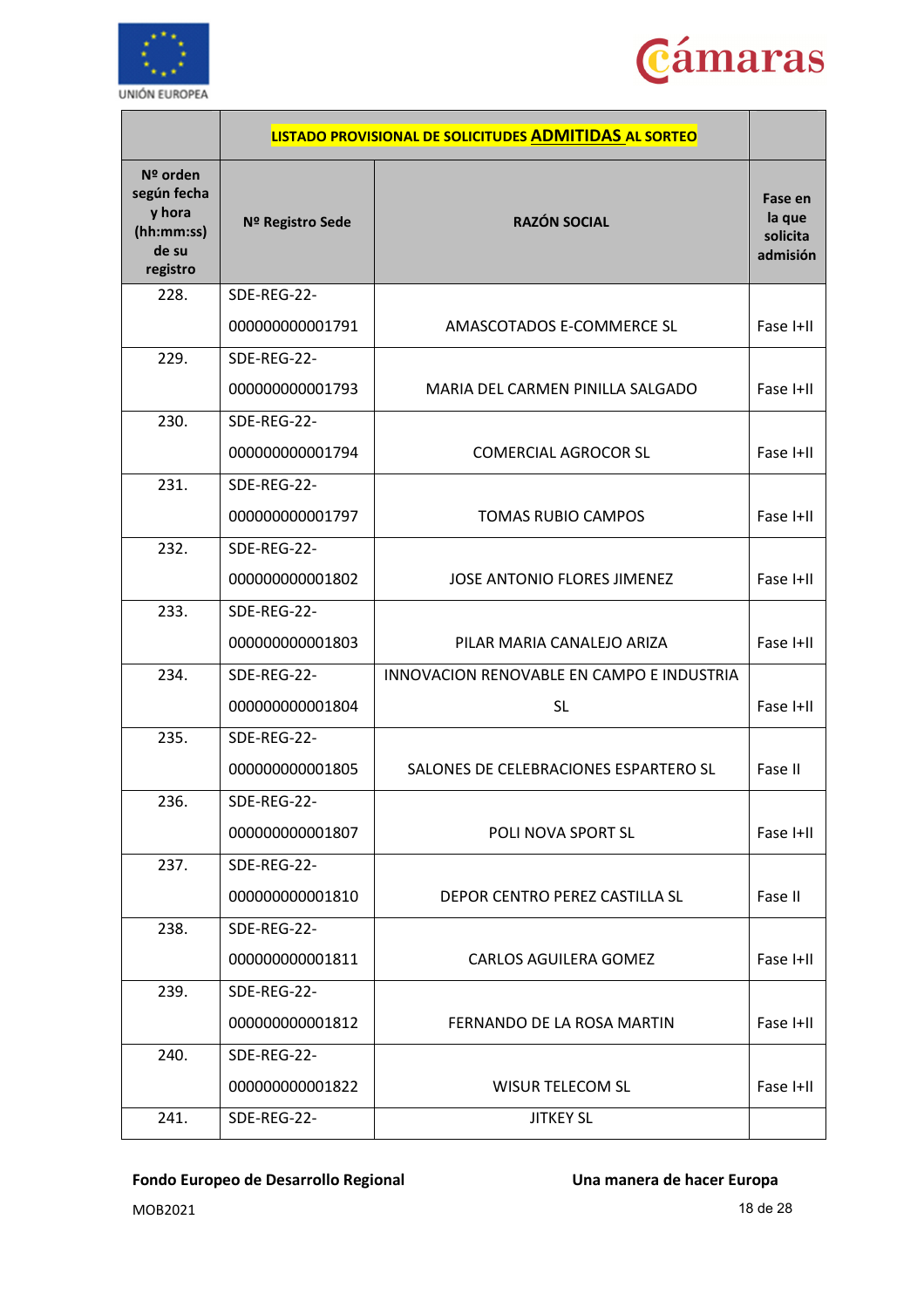



|                                                                      |                  | LISTADO PROVISIONAL DE SOLICITUDES ADMITIDAS AL SORTEO |                                           |
|----------------------------------------------------------------------|------------------|--------------------------------------------------------|-------------------------------------------|
| Nº orden<br>según fecha<br>y hora<br>(hh:mm:ss)<br>de su<br>registro | Nº Registro Sede | <b>RAZÓN SOCIAL</b>                                    | Fase en<br>la que<br>solicita<br>admisión |
|                                                                      | 000000000001831  |                                                        | Fase I+II                                 |
| 242.                                                                 | SDE-REG-22-      |                                                        |                                           |
|                                                                      | 000000000001832  | <b>INPROLOSPEDROCHES SL</b>                            | Fase I+II                                 |
| 243.                                                                 | SDE-REG-22-      |                                                        |                                           |
|                                                                      | 000000000001833  | TRANSFORMACIONES TECNICAS DEL SUR SL                   | Fase I+II                                 |
| 244.                                                                 | SDE-REG-22-      |                                                        |                                           |
|                                                                      | 000000000001834  | LUISA ANGELA PLATA REQUENA                             | Fase I+II                                 |
| 245.                                                                 | SDE-REG-22-      |                                                        |                                           |
|                                                                      | 000000000001835  | MARIA DEL ROSARIO GONZALEZ RODRIGUEZ                   | Fase I+II                                 |
| 246.                                                                 | SDE-REG-22-      |                                                        |                                           |
|                                                                      | 000000000001840  | Mª DEL ROSARIO GONZALEZ ROMERO                         | Fase I+II                                 |
| 247.                                                                 | SDE-REG-22-      |                                                        |                                           |
|                                                                      | 000000000001842  | <b>TANDEM SOFTWARE MANAGEMENT SL</b>                   | Fase I+II                                 |
| 248.                                                                 | SDE-REG-22-      |                                                        |                                           |
|                                                                      | 000000000001843  | UNION TECNOLOGICA DEL SUR SL                           | Fase I+II                                 |
| 249.                                                                 | SDE-REG-22-      |                                                        |                                           |
|                                                                      | 000000000001847  | MARIA TRINIDAD MUÑOZ ALCOBA                            | Fase I+II                                 |
| 250.                                                                 | SDE-REG-22-      |                                                        |                                           |
|                                                                      | 000000000001848  | <b>HALUK SEYAR</b>                                     | Fase I+II                                 |
| 251.                                                                 | SDE-REG-22-      |                                                        |                                           |
|                                                                      | 000000000001850  | CONFEDERACION DE EMPRESARIOS DE CORDOBA                | Fase I+II                                 |
| 252.                                                                 | SDE-REG-22-      |                                                        |                                           |
|                                                                      | 000000000001851  | CARMEN MARIA ALBENDIZ VARELA                           | Fase I+II                                 |
| 253.                                                                 | SDE-REG-22-      |                                                        |                                           |
|                                                                      | 000000000001852  | DAPLAST, S.L.                                          | Fase I+II                                 |
| 254.                                                                 | SDE-REG-22-      |                                                        |                                           |
|                                                                      | 000000000001853  | COMERCIAL EDELMIRA SL                                  | Fase I+II                                 |

MOB2021 19 de 28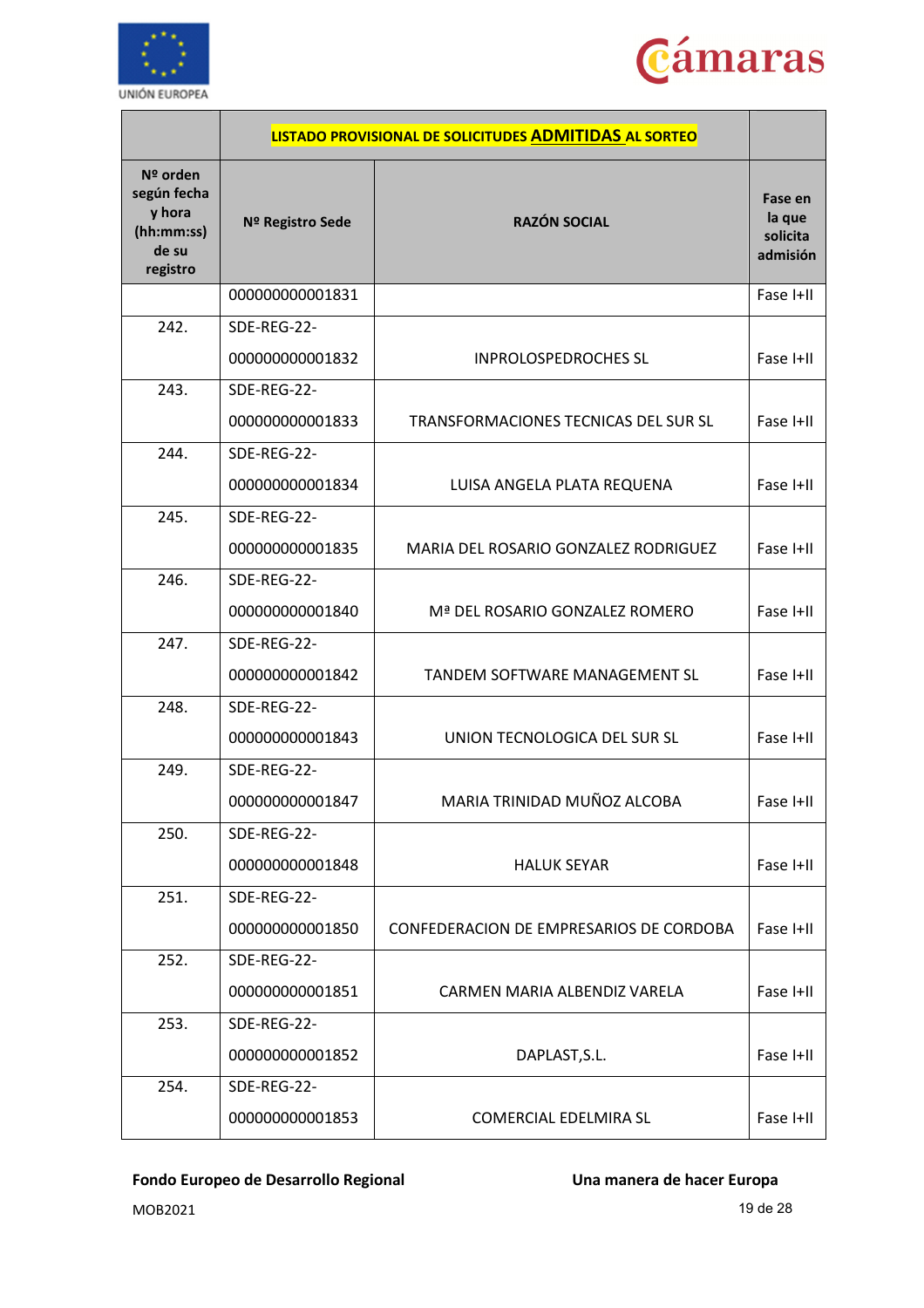



|                                                                      |                  | LISTADO PROVISIONAL DE SOLICITUDES ADMITIDAS AL SORTEO |                                           |
|----------------------------------------------------------------------|------------------|--------------------------------------------------------|-------------------------------------------|
| Nº orden<br>según fecha<br>y hora<br>(hh:mm:ss)<br>de su<br>registro | Nº Registro Sede | <b>RAZÓN SOCIAL</b>                                    | Fase en<br>la que<br>solicita<br>admisión |
| 255.                                                                 | SDE-REG-22-      |                                                        |                                           |
|                                                                      | 000000000001854  | <b>ELENA EGEA TORRES</b>                               | Fase I+II                                 |
| 256.                                                                 | SDE-REG-22-      |                                                        |                                           |
|                                                                      | 000000000001855  | 3 ARTES ESTUDIO DE CORDOBA SL                          | Fase I+II                                 |
| 257.                                                                 | SDE-REG-22-      |                                                        |                                           |
|                                                                      | 000000000001856  | ALIMENTOS ECOLOGICOS AMALTEA SL                        | Fase I+II                                 |
| 258.                                                                 | SDE-REG-22-      |                                                        |                                           |
|                                                                      | 000000000001857  | ADECUACION Y DESARROLLO DE PERSONAS SL                 | Fase I+II                                 |
| 259.                                                                 | SDE-REG-22-      |                                                        |                                           |
|                                                                      | 000000000001858  | <b>FUNDACION EMET ARCO IRIS</b>                        | Fase I+II                                 |
| 260.                                                                 | SDE-REG-22-      |                                                        |                                           |
|                                                                      | 000000000001860  | <b>ALBERTO SERRANO MATAS</b>                           | Fase I+II                                 |
| 261.                                                                 | SDE-REG-22-      |                                                        |                                           |
|                                                                      | 000000000001861  | MARIA DOLORES MUÑOZ HIDALGO                            | Fase I+II                                 |
| 262.                                                                 | SDE-REG-22-      | REVESTIMIENTOS MONOCAPA FRANCISCO                      |                                           |
|                                                                      | 000000000001862  | <b>PARRAGA SL</b>                                      | Fase I+II                                 |
| 263.                                                                 | SDE-REG-22-      |                                                        |                                           |
|                                                                      | 000000000001863  | ALMOND ARGUMOSILLA SL                                  | Fase I+II                                 |
| 264.                                                                 | SDE-REG-22-      |                                                        |                                           |
|                                                                      | 000000000001864  | URBAISA PROJECT SL                                     | Fase I+II                                 |
| 265.                                                                 | SDE-REG-22-      |                                                        |                                           |
|                                                                      | 000000000001865  | <b>MANTEPAN SA</b>                                     | Fase I+II                                 |
| 266.                                                                 | SDE-REG-22-      |                                                        |                                           |
|                                                                      | 000000000001866  | PEDRO JOSÉ RIVERO CARRILLO                             | Fase I+II                                 |
| 267.                                                                 | SDE-REG-22-      |                                                        |                                           |
|                                                                      | 000000000001870  | MARIA DEL PILAR GIL RODRIGUEZ                          | Fase I+II                                 |
| 268.                                                                 | SDE-REG-22-      | <b>ESTHER CABELLO NAVARRO</b>                          |                                           |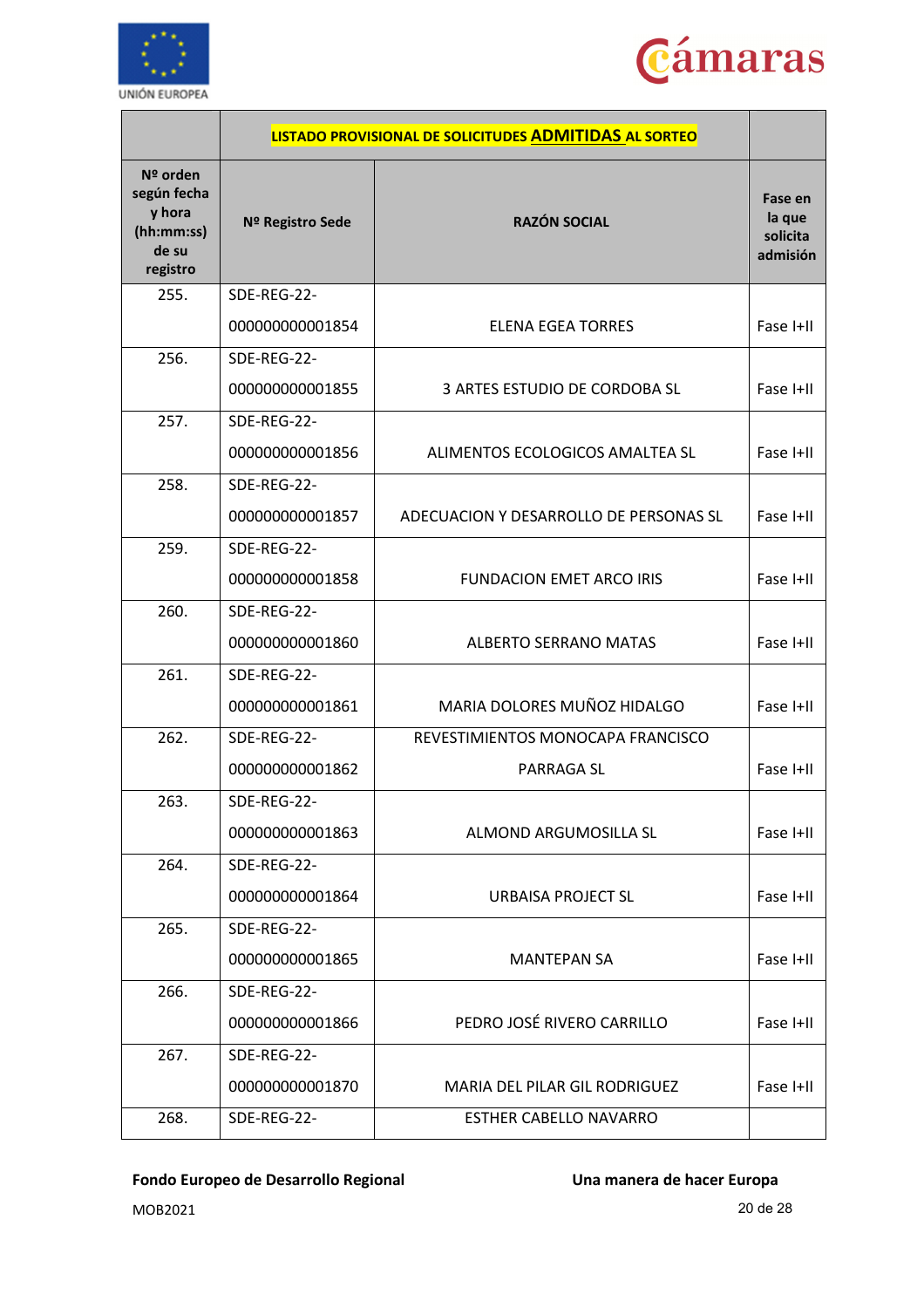



|                                                                        |                  | LISTADO PROVISIONAL DE SOLICITUDES ADMITIDAS AL SORTEO |                                           |
|------------------------------------------------------------------------|------------------|--------------------------------------------------------|-------------------------------------------|
| $No$ orden<br>según fecha<br>y hora<br>(hh:mm:ss)<br>de su<br>registro | Nº Registro Sede | <b>RAZÓN SOCIAL</b>                                    | Fase en<br>la que<br>solicita<br>admisión |
|                                                                        | 000000000001871  |                                                        | Fase I+II                                 |
| 269.                                                                   | SDE-REG-22-      |                                                        |                                           |
|                                                                        | 000000000001872  | <b>JOSE MARIA GOMARIZ GARCIA</b>                       | Fase I+II                                 |
| 270.                                                                   | SDE-REG-22-      |                                                        |                                           |
|                                                                        | 000000000001873  | <b>ARTISTING SL</b>                                    | Fase I+II                                 |
| 271.                                                                   | SDE-REG-22-      |                                                        |                                           |
|                                                                        | 000000000001874  | FMF JOYERO 1950 SL                                     | Fase I+II                                 |
| 272.                                                                   | SDE-REG-22-      |                                                        |                                           |
|                                                                        | 000000000001875  | <b>INVEPAT GO SL</b>                                   | Fase I+II                                 |
| 273.                                                                   | SDE-REG-22-      |                                                        |                                           |
|                                                                        | 000000000001877  | <b>AGUSTIN PRIETO MORENO</b>                           | Fase I+II                                 |
| 274.                                                                   | SDE-REG-22-      |                                                        |                                           |
|                                                                        | 000000000001878  | MARIA OLIVA GALIOT PEREZ                               | Fase I+II                                 |
| 275.                                                                   | SDE-REG-22-      |                                                        |                                           |
|                                                                        | 000000000001879  | ISPAPROYEXT INGENIERIA AGRONOMICA SL                   | Fase I+II                                 |
| 276.                                                                   | SDE-REG-22-      |                                                        |                                           |
|                                                                        | 000000000001880  | CARMEN MARIA PEREZ RODRIGUEZ                           | Fase I+II                                 |
| 277.                                                                   | SDE-REG-22-      |                                                        |                                           |
|                                                                        | 000000000001881  | SEMILLAS CANTUESO SL                                   | Fase I+II                                 |
| 278.                                                                   | SDE-REG-22-      |                                                        |                                           |
|                                                                        | 000000000001883  | SARA RODRIGUEZ-POYO SEGURA                             | Fase I+II                                 |
| 279.                                                                   | SDE-REG-22-      |                                                        |                                           |
|                                                                        | 000000000001884  | LA CHIMORRA DE MANCEBO C.B                             | Fase I+II                                 |
| 280.                                                                   | SDE-REG-22-      |                                                        |                                           |
|                                                                        | 000000000001885  | RAFAEL SANTAELLA ABOGADOS TRIBUTARISTAS SL             | Fase I+II                                 |
| 281.                                                                   | SDE-REG-22-      |                                                        |                                           |
|                                                                        | 000000000001886  | BARIN MEDIACION INMOBILIARIA SL                        | Fase I+II                                 |

MOB2021 21 de 28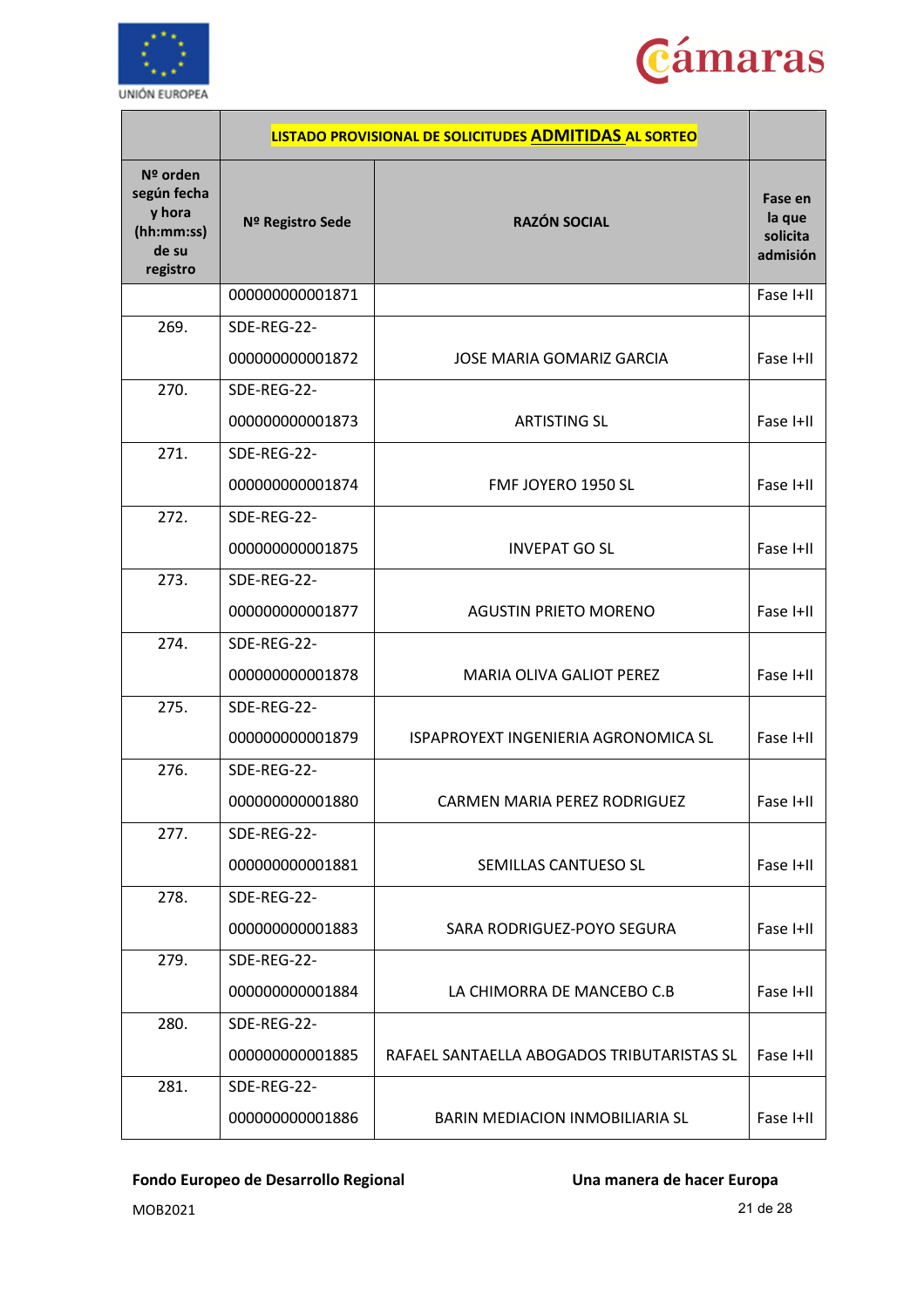



|                                                                        |                  | LISTADO PROVISIONAL DE SOLICITUDES ADMITIDAS AL SORTEO |                                           |
|------------------------------------------------------------------------|------------------|--------------------------------------------------------|-------------------------------------------|
| $N2$ orden<br>según fecha<br>y hora<br>(hh:mm:ss)<br>de su<br>registro | Nº Registro Sede | <b>RAZÓN SOCIAL</b>                                    | Fase en<br>la que<br>solicita<br>admisión |
| 282.                                                                   | SDE-REG-22-      |                                                        |                                           |
|                                                                        | 000000000001887  | REDCLAIMER LEGALTECH SL                                | Fase I+II                                 |
| 283.                                                                   | SDE-REG-22-      |                                                        |                                           |
|                                                                        | 000000000001888  | DOLORES ARIZA BERNIER SL                               | Fase I+II                                 |
| 284.                                                                   | SDE-REG-22-      |                                                        |                                           |
|                                                                        | 000000000001889  | <b>ITALBEAUTY SL</b>                                   | Fase I+II                                 |
| 285.                                                                   | SDE-REG-22-      |                                                        |                                           |
|                                                                        | 000000000001890  | SERVICIOS ABROAD 2012 SL                               | Fase I+II                                 |
| 286.                                                                   | SDE-REG-22-      |                                                        |                                           |
|                                                                        | 000000000001891  | AR COSMETIC SL                                         | Fase I+II                                 |
| 287.                                                                   | SDE-REG-22-      |                                                        |                                           |
|                                                                        | 000000000001892  | MIREIA MARTINEZ RUIZ                                   | Fase I+II                                 |
| 288.                                                                   | SDE-REG-22-      |                                                        |                                           |
|                                                                        | 000000000001894  | JUAN FRANCISCO GOMEZ SIERRA                            | Fase I+II                                 |
| 289.                                                                   | SDE-REG-22-      | <b>GRUPO DSD CONSULTING INNOVACION</b>                 |                                           |
|                                                                        | 000000000001895  | <b>EMPRESARIAL Y FORMACION SL</b>                      | Fase I+II                                 |
| 290.                                                                   | SDE-REG-22-      |                                                        |                                           |
|                                                                        | 000000000001900  | <b>LABORATORIOS GARSAN SL</b>                          | Fase I+II                                 |
| 291.                                                                   | SDE-REG-22-      |                                                        |                                           |
|                                                                        | 000000000001904  | <b>MARIA JOSE AGUIRRE GIMENEZ</b>                      | Fase I+II                                 |
| 292.                                                                   | SDE-REG-22-      |                                                        |                                           |
|                                                                        | 000000000001905  | TURISMO RURAL LOS MINEROS SL                           | Fase I+II                                 |
| 293.                                                                   | SDE-REG-22-      |                                                        |                                           |
|                                                                        | 000000000001906  | MARIA LUZ LEON MARQUEZ                                 | Fase I+II                                 |
| 294.                                                                   | SDE-REG-22-      |                                                        |                                           |
|                                                                        | 000000000001907  | <b>JOSE ALCAIDE MOLINA</b>                             | Fase I+II                                 |
| 295.                                                                   | SDE-REG-22-      | NEXO GLOBAL TEAM SL                                    |                                           |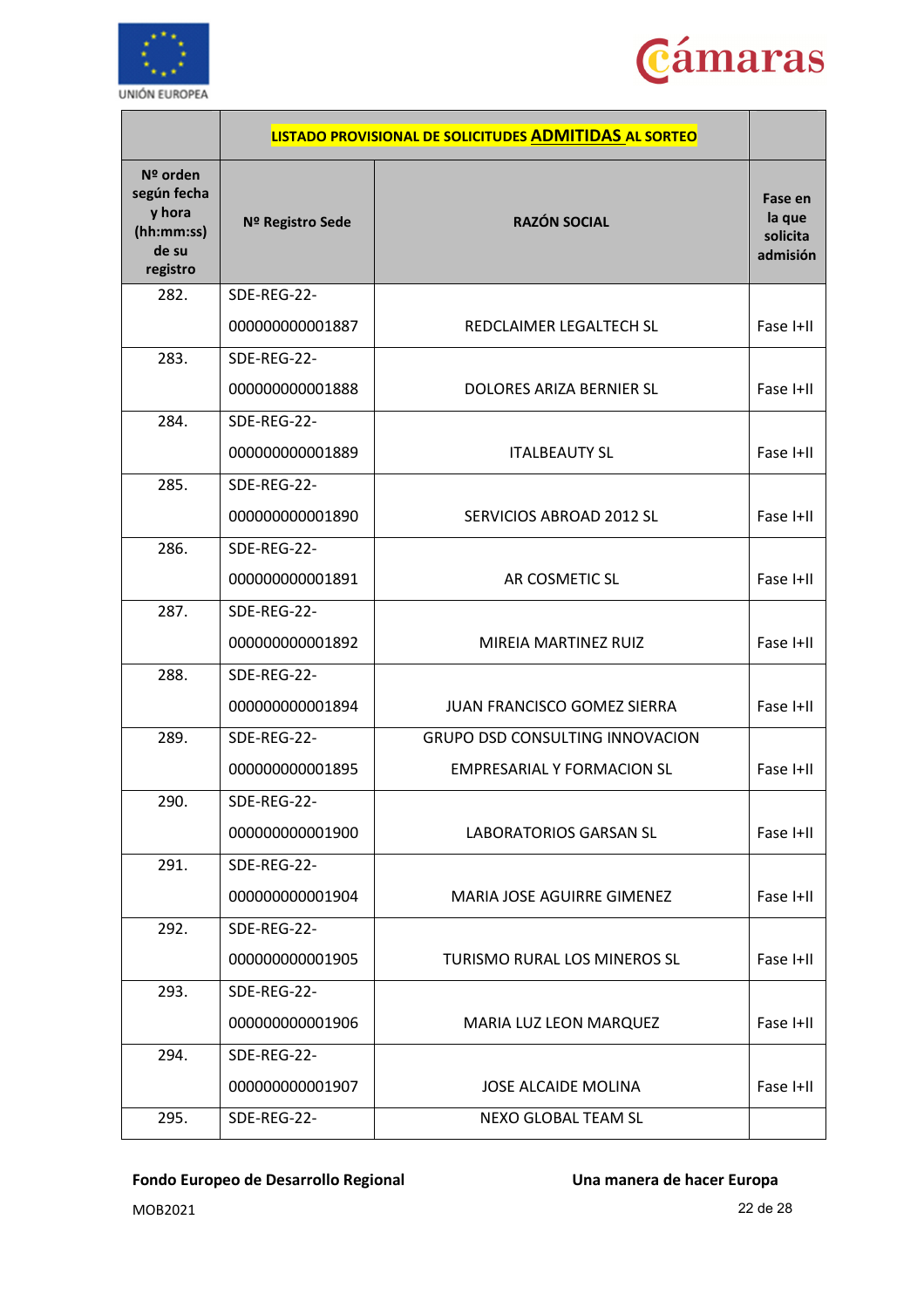



|                                                                      |                  | LISTADO PROVISIONAL DE SOLICITUDES ADMITIDAS AL SORTEO |                                           |
|----------------------------------------------------------------------|------------------|--------------------------------------------------------|-------------------------------------------|
| Nº orden<br>según fecha<br>y hora<br>(hh:mm:ss)<br>de su<br>registro | Nº Registro Sede | <b>RAZÓN SOCIAL</b>                                    | Fase en<br>la que<br>solicita<br>admisión |
|                                                                      | 000000000001908  |                                                        | Fase I+II                                 |
| 296.                                                                 | SDE-REG-22-      |                                                        |                                           |
|                                                                      | 000000000001909  | PAULA MOLINA SEVILLA                                   | Fase I+II                                 |
| 297.                                                                 | SDE-REG-22-      |                                                        |                                           |
|                                                                      | 000000000001910  | <b>PAROTEX SA</b>                                      | Fase I+II                                 |
| 298.                                                                 | SDE-REG-22-      |                                                        |                                           |
|                                                                      | 000000000001911  | <b>FASHION AZAFATAS SL</b>                             | Fase I+II                                 |
| 299.                                                                 | SDE-REG-22-      |                                                        |                                           |
|                                                                      | 000000000001912  | RAFAEL GARCIA GARCIA                                   | Fase I+II                                 |
| 300.                                                                 | SDE-REG-22-      |                                                        |                                           |
|                                                                      | 000000000001914  | ESTRADA REINA ASESORES Y ABOGADOS SC                   | Fase I+II                                 |
| 301.                                                                 | SDE-REG-22-      |                                                        |                                           |
|                                                                      | 000000000001915  | ESPECTACULOS GRUPO CERO SL                             | Fase I+II                                 |
| 302.                                                                 | SDE-REG-22-      |                                                        |                                           |
|                                                                      | 000000000001916  | <b>SOUL DIAMOND SL</b>                                 | Fase I+II                                 |
| 303.                                                                 | SDE-REG-22-      |                                                        |                                           |
|                                                                      | 000000000001917  | RAUL PASCUAL REYES                                     | Fase I+II                                 |
| 304.                                                                 | SDE-REG-22-      |                                                        |                                           |
|                                                                      | 000000000001918  | <b>JUSTO ESTRADA AMO</b>                               | Fase I+II                                 |
| 305.                                                                 | SDE-REG-22-      |                                                        |                                           |
|                                                                      | 000000000001919  | OSCAR ARJONA ROMAN                                     | Fase I+II                                 |
| 306.                                                                 | SDE-REG-22-      |                                                        |                                           |
|                                                                      | 000000000001921  | <b>JONALIA PLATERIA SL</b>                             | Fase I+II                                 |
| 307.                                                                 | SDE-REG-22-      |                                                        |                                           |
|                                                                      | 000000000001923  | <b>CODECTION SL</b>                                    | Fase I+II                                 |
| 308.                                                                 | SDE-REG-22-      |                                                        |                                           |
|                                                                      | 000000000001924  | MARIA ESTRADA REINA                                    | Fase I+II                                 |

MOB2021 23 de 28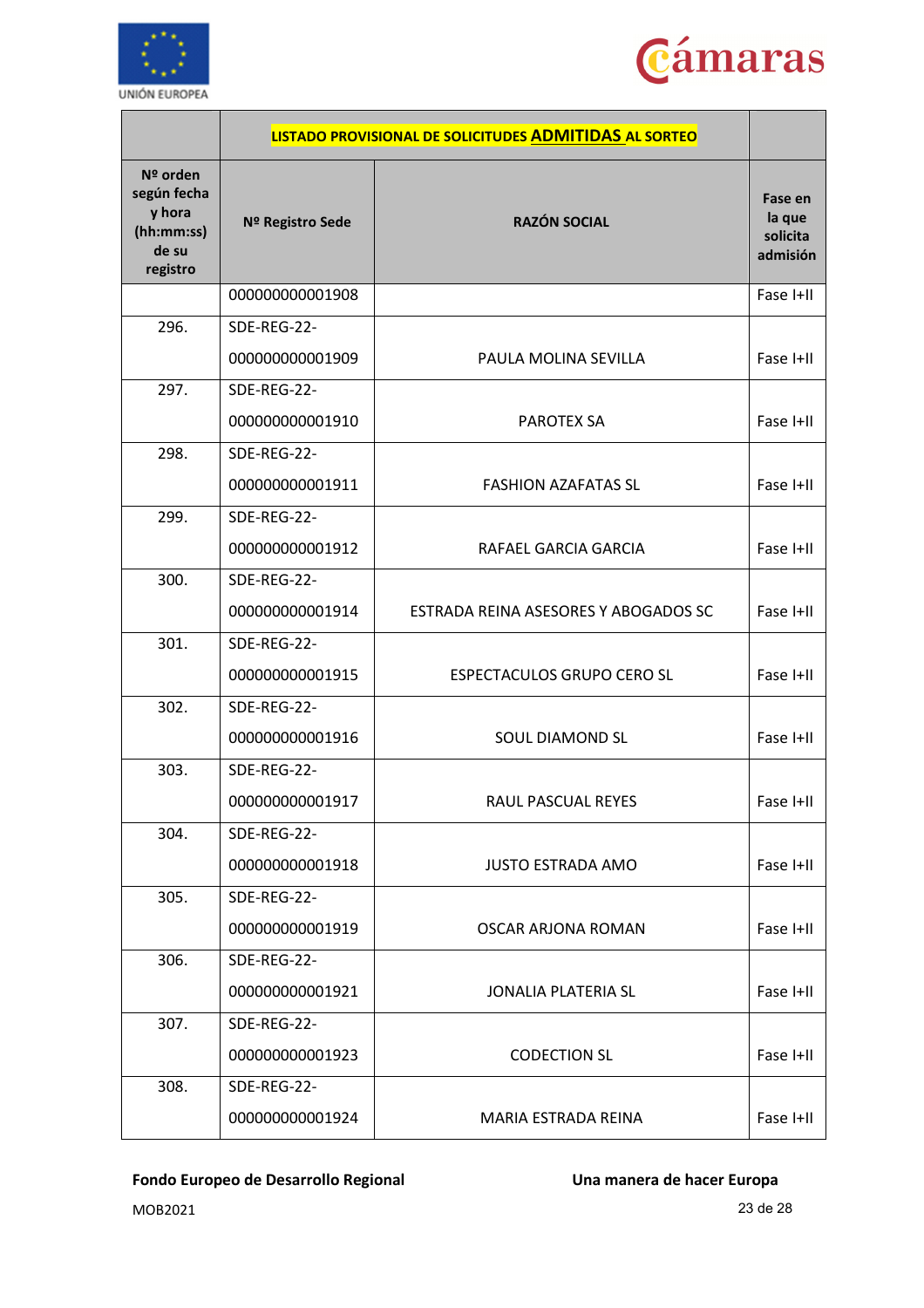



|                                                                      |                                | LISTADO PROVISIONAL DE SOLICITUDES ADMITIDAS AL SORTEO |                                           |
|----------------------------------------------------------------------|--------------------------------|--------------------------------------------------------|-------------------------------------------|
| Nº orden<br>según fecha<br>y hora<br>(hh:mm:ss)<br>de su<br>registro | Nº Registro Sede               | <b>RAZÓN SOCIAL</b>                                    | Fase en<br>la que<br>solicita<br>admisión |
| 309.                                                                 | SDE-REG-22-<br>000000000001925 | MARIA VICTORIA PEÑA MEJIAS                             | Fase I+II                                 |
| 310.                                                                 | SDE-REG-22-                    |                                                        |                                           |
|                                                                      | 000000000001926                | <b>BY-DISCOLO SL</b>                                   | Fase I+II                                 |
| 311.                                                                 | SDE-REG-22-                    |                                                        |                                           |
|                                                                      | 000000000001927                | ANTONIO JOSE POSADAS SANCHEZ                           | Fase I+II                                 |
| 312.                                                                 | SDE-REG-22-                    |                                                        |                                           |
|                                                                      | 000000000001928                | AGENTO GRUPO DE MEDIACION SL                           | Fase I+II                                 |
| 313.                                                                 | SDE-REG-22-                    |                                                        |                                           |
|                                                                      | 000000000001929                | RAFAEL PABLO SUFFO PEINADO                             | Fase I+II                                 |
| 314.                                                                 | SDE-REG-22-                    |                                                        |                                           |
|                                                                      | 000000000001930                | CARMEN MARIA NIETO SEGOVIA                             | Fase I+II                                 |
| 315.                                                                 | SDE-REG-22-                    |                                                        |                                           |
|                                                                      | 000000000001931                | BERNARDO MUÑOZ RAYA                                    | Fase I+II                                 |
| 316.                                                                 | SDE-REG-22-                    |                                                        |                                           |
|                                                                      | 000000000001932                | <b>GRUPO CERO ENTERTAINMENT SL</b>                     | Fase I+II                                 |
| 317.                                                                 | SDE-REG-22-                    |                                                        |                                           |
|                                                                      | 000000000001934                | EDUARDO NARANJO SL                                     | Fase I+II                                 |
| 318.                                                                 | SDE-REG-22-                    |                                                        |                                           |
|                                                                      | 000000000001937                | <b>ENRIQUE MUÑOZ PULIDO</b>                            | Fase I+II                                 |
| 319.                                                                 | SDE-REG-22-                    |                                                        |                                           |
|                                                                      | 000000000001938                | SANTIAGO JESUS DIAZ LOPEZ                              | Fase I+II                                 |
| 320.                                                                 | SDE-REG-22-                    |                                                        |                                           |
|                                                                      | 000000000001940                | ANA DEL CASTILLO GARFIA                                | Fase I+II                                 |
| 321.                                                                 | SDE-REG-22-                    |                                                        |                                           |
|                                                                      | 000000000001943                | <b>CREACIONES INMERSIVAS SL</b>                        | Fase I+II                                 |
| 322.                                                                 | SDE-REG-22-                    | SINERGIA NET WORK SL                                   |                                           |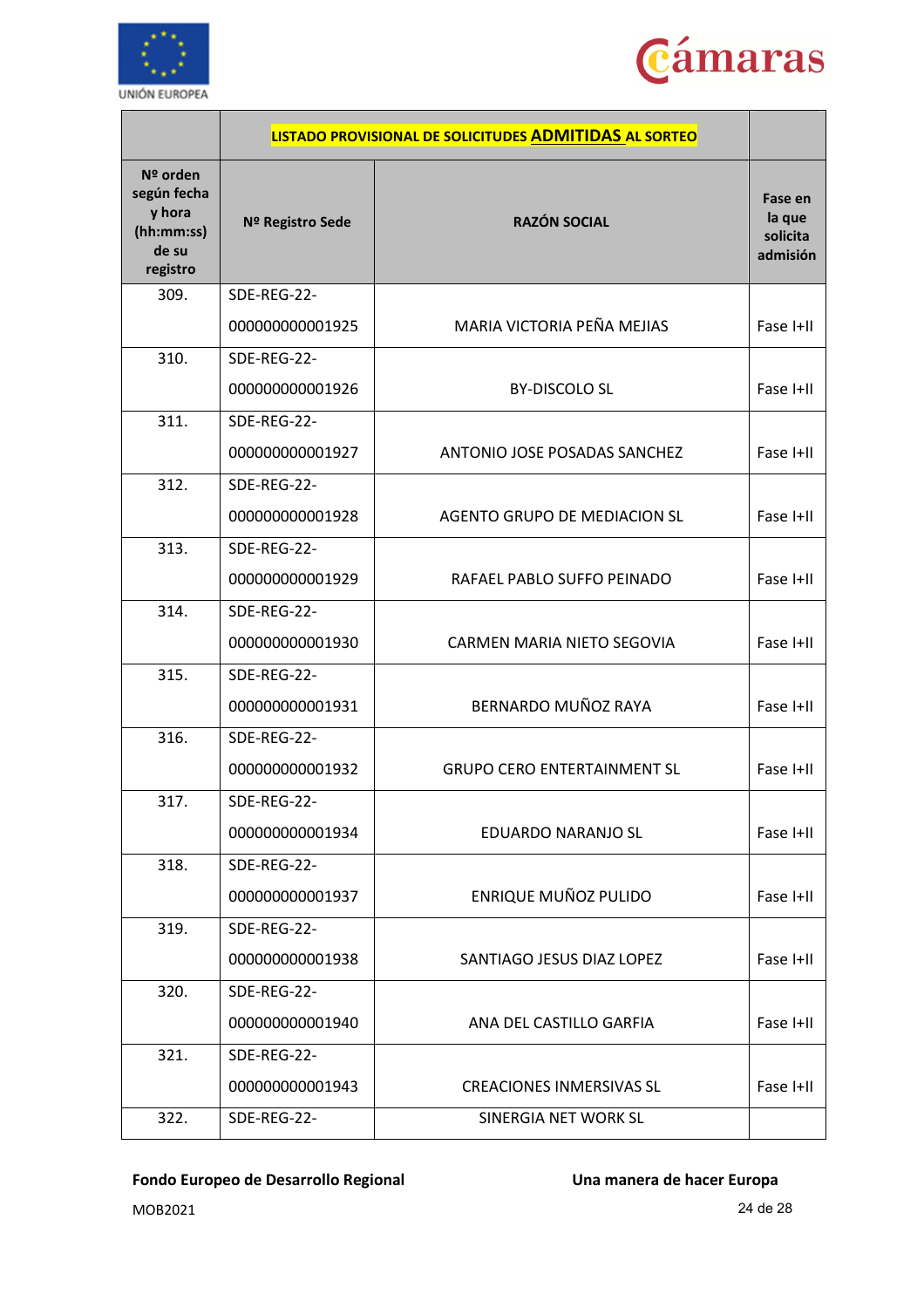



|                                                                      | LISTADO PROVISIONAL DE SOLICITUDES ADMITIDAS AL SORTEO |                                      |                                           |
|----------------------------------------------------------------------|--------------------------------------------------------|--------------------------------------|-------------------------------------------|
| Nº orden<br>según fecha<br>y hora<br>(hh:mm:ss)<br>de su<br>registro | Nº Registro Sede                                       | <b>RAZÓN SOCIAL</b>                  | Fase en<br>la que<br>solicita<br>admisión |
|                                                                      | 000000000001944                                        |                                      | Fase I+II                                 |
| 323.                                                                 | SDE-REG-22-                                            |                                      |                                           |
|                                                                      | 000000000001947                                        | LAURA MOLINA BORREGUERO              | Fase I+II                                 |
| 324.                                                                 | SDE-REG-22-                                            |                                      |                                           |
|                                                                      | 000000000001949                                        | LABORATORIO DENTAL CONVADENT SL      | Fase I+II                                 |
| 325.                                                                 | SDE-REG-22-                                            |                                      |                                           |
|                                                                      | 000000000001953                                        | <b>HERMANCA SL</b>                   | Fase I+II                                 |
| 326.                                                                 | SDE-REG-22-                                            |                                      |                                           |
|                                                                      | 000000000001954                                        | PEDRO JOSE CANTOS LUQUE              | Fase I+II                                 |
| 327.                                                                 | SDE-REG-22-                                            |                                      |                                           |
|                                                                      | 000000000001955                                        | MANUEL FERNANDO FRAGERO DE SEPULVEDA | Fase I+II                                 |
| 328.                                                                 | SDE-REG-22-                                            |                                      |                                           |
|                                                                      | 000000000001956                                        | JORGE BERNARDINO DOMINGUEZ           | Fase I+II                                 |
| 329.                                                                 | SDE-REG-22-                                            |                                      |                                           |
|                                                                      | 000000000001958                                        | <b>ANTLERS NATURE SL</b>             | Fase I+II                                 |
| 330.                                                                 | SDE-REG-22-                                            |                                      |                                           |
|                                                                      | 000000000001959                                        | TRANSPORTES ESPINO MOLINA SL         | Fase I+II                                 |
| 331.                                                                 | SDE-REG-22-                                            |                                      |                                           |
|                                                                      | 000000000001960                                        | ASESORIA FISCAL SANTAELLA SL         | Fase I+II                                 |
| 332.                                                                 | SDE-REG-22-                                            |                                      |                                           |
|                                                                      | 000000000001961                                        | SARA SALADO SALAS                    | Fase I+II                                 |
| 333.                                                                 | SDE-REG-22-                                            |                                      |                                           |
|                                                                      | 000000000001962                                        | <b>JUAN DAVID GRANADOS BERMEJO</b>   | Fase I+II                                 |
| 334.                                                                 | SDE-REG-22-                                            |                                      |                                           |
|                                                                      | 000000000001963                                        | ROCIO AVALOS ROLDAN                  | Fase I+II                                 |
| 335.                                                                 | SDE-REG-22-                                            |                                      |                                           |
|                                                                      | 000000000001964                                        | <b>SUMISUR SL</b>                    | Fase I+II                                 |

MOB2021 25 de 28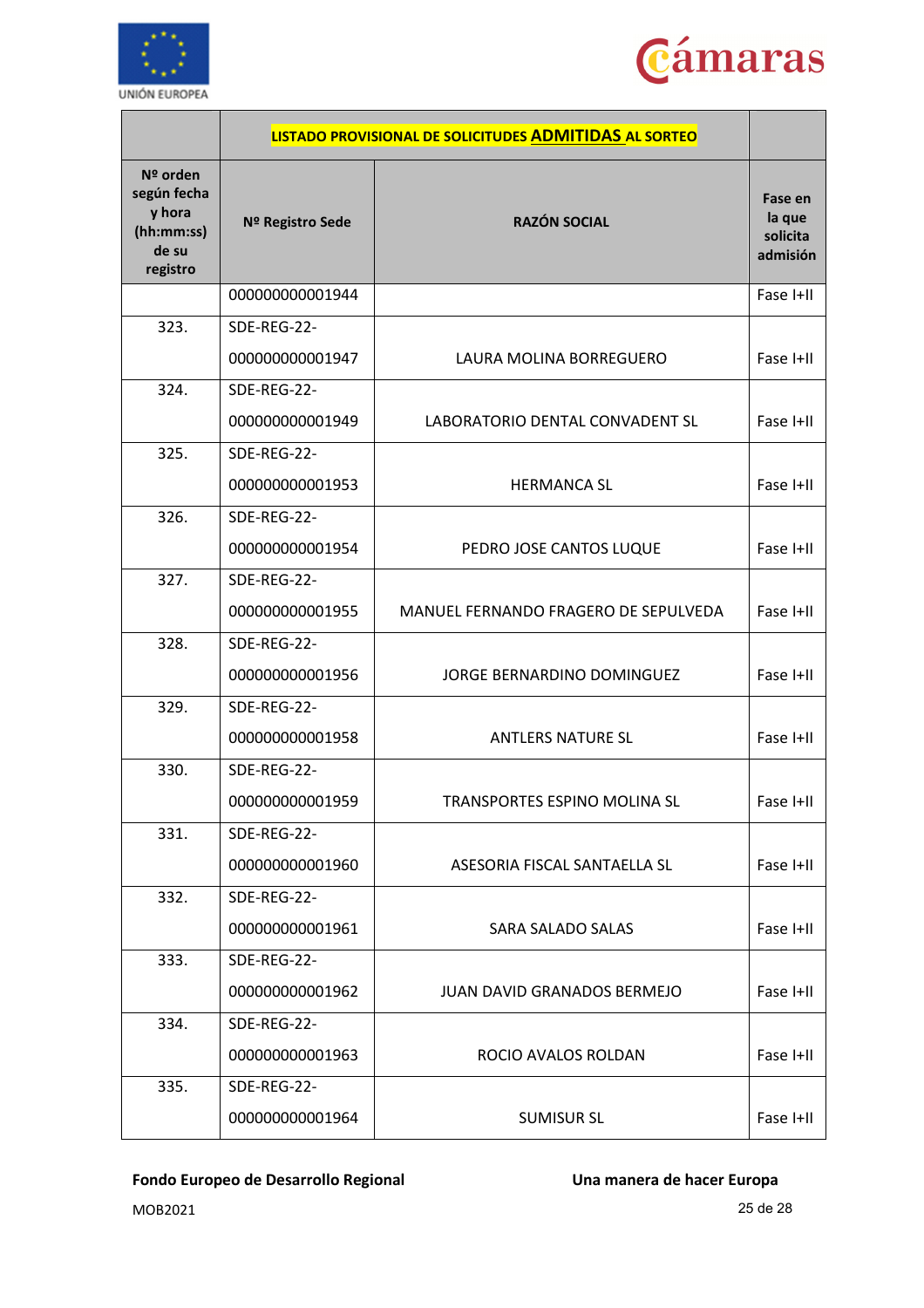



|                                                                      | LISTADO PROVISIONAL DE SOLICITUDES ADMITIDAS AL SORTEO |                                                      |                                           |
|----------------------------------------------------------------------|--------------------------------------------------------|------------------------------------------------------|-------------------------------------------|
| Nº orden<br>según fecha<br>y hora<br>(hh:mm:ss)<br>de su<br>registro | Nº Registro Sede                                       | <b>RAZÓN SOCIAL</b>                                  | Fase en<br>la que<br>solicita<br>admisión |
| 336.                                                                 | SDE-REG-22-<br>000000000001965                         | RAFAEL BRICEÑO MARIN                                 | Fase I+II                                 |
| 337.                                                                 | SDE-REG-22-<br>000000000001966                         | ALJAVAL ENERGY DEVELOPMENT SL                        | Fase I+II                                 |
| 338.                                                                 | SDE-REG-22-<br>000000000001967                         | <b>JANA TU MUEBLE SL</b>                             | Fase I+II                                 |
| 339.                                                                 | SDE-REG-22-<br>000000000001968                         | ALEJANDRO VAZQUEZ SANCHEZ                            | Fase I+II                                 |
| 340.                                                                 | SDE-REG-22-<br>000000000001969                         | JOSE CARLOS REDONDO HIDALGO                          | Fase I+II                                 |
| 341.                                                                 | SDE-REG-22-<br>000000000001971                         | ANGELA MARIA MERINO ARREBOLA                         | Fase I+II                                 |
| 342.                                                                 | SDE-REG-22-<br>000000000001972                         | RESTAURANTE LOS ALMENDROS DE CORDOBA SL<br>Fase I+II |                                           |
| 343.                                                                 | SDE-REG-22-<br>000000000001973                         | SEPALO SOFTWARE SL<br>Fase I+II                      |                                           |
| 344.                                                                 | SDE-REG-22-<br>000000000001974                         | JOAQUIN LUNA GARCIA<br>Fase I+II                     |                                           |
| 345.                                                                 | SDE-REG-22-<br>000000000001976                         | Fase I+II<br>MUEBLES1CLICK SL                        |                                           |
| 346.                                                                 | SDE-REG-22-<br>000000000001977                         | ETHNOPHYTOTECH RESEARCH & CONSULTING SL<br>Fase I+II |                                           |
| 347.                                                                 | SDE-REG-22-<br>000000000001978                         | Fase I+II<br>COLEGIO BRITANICO DE CORDOBA SA         |                                           |
| 348.                                                                 | SDE-REG-22-<br>000000000001979                         | Fase I+II<br>DANIEL LLORENTE MORENO                  |                                           |
| 349.                                                                 | SDE-REG-22-                                            | SOCIEDAD OPERADORA LOGISTICA AVANCE SA               |                                           |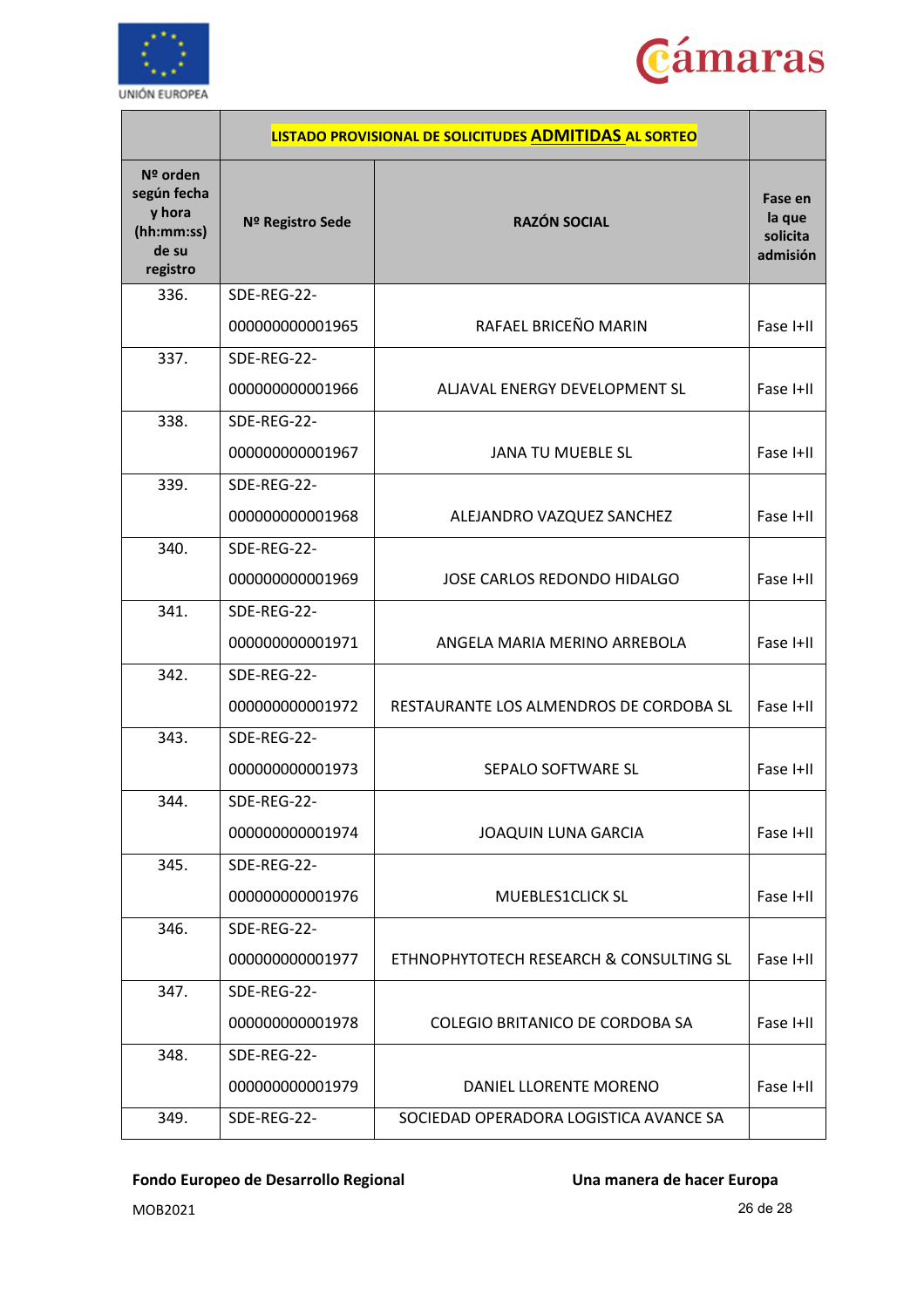



|                                                                      | LISTADO PROVISIONAL DE SOLICITUDES ADMITIDAS AL SORTEO |                                     |                                           |
|----------------------------------------------------------------------|--------------------------------------------------------|-------------------------------------|-------------------------------------------|
| Nº orden<br>según fecha<br>y hora<br>(hh:mm:ss)<br>de su<br>registro | Nº Registro Sede                                       | <b>RAZÓN SOCIAL</b>                 | Fase en<br>la que<br>solicita<br>admisión |
|                                                                      | 000000000001980                                        |                                     | Fase I+II                                 |
| 350.                                                                 | SDE-REG-22-                                            | PROYECTOS EMPRESARIALES DE REDES V- |                                           |
|                                                                      | 000000000001981                                        | <b>CONSULTING SL</b>                | Fase I+II                                 |
| 351.                                                                 | SDE-REG-22-                                            |                                     |                                           |
|                                                                      | 000000000001982                                        | <b>TECMAGENIL SL</b>                | Fase I+II                                 |
| 352.                                                                 | SDE-REG-22-                                            |                                     |                                           |
|                                                                      | 000000000001983                                        | UMBRELLA ASESORAMIENTO Y GESTION SL | Fase I+II                                 |
| 353.                                                                 | SDE-REG-22-                                            |                                     |                                           |
|                                                                      | 000000000001984                                        | <b>ALVEAR SA</b>                    | Fase I+II                                 |
| 354.                                                                 | SDE-REG-22-                                            |                                     |                                           |
|                                                                      | 000000000001989                                        | JOSE RAMON MARTINEZ QUESADA         | Fase I+II                                 |
| 355.                                                                 | SDE-REG-22-                                            |                                     |                                           |
|                                                                      | 000000000001990                                        | <b>ALJAVAL SOLUTIONS SL</b>         | Fase I+II                                 |
| 356.                                                                 | SDE-REG-22-                                            |                                     |                                           |
|                                                                      | 000000000001991                                        | ACEITES LA MURALLA SL               | Fase I+II                                 |
| 357.                                                                 | SDE-REG-22-                                            |                                     |                                           |
|                                                                      | 000000000001992                                        | <b>DERAYAS SL</b>                   | Fase I+II                                 |
| 358.                                                                 | SDE-REG-22-                                            |                                     |                                           |
|                                                                      | 000000000001994                                        | CORDOBESA DE ECOTURISMO SL          | Fase I+II                                 |
| 359.                                                                 | SDE-REG-22-                                            |                                     |                                           |
|                                                                      | 000000000001996                                        | <b>MYMARKET COR SL</b>              | Fase I+II                                 |
| 360.                                                                 | SDE-REG-22-                                            |                                     |                                           |
|                                                                      | 000000000001997                                        | SARA CAMACHO CACHINERO              | Fase I+II                                 |